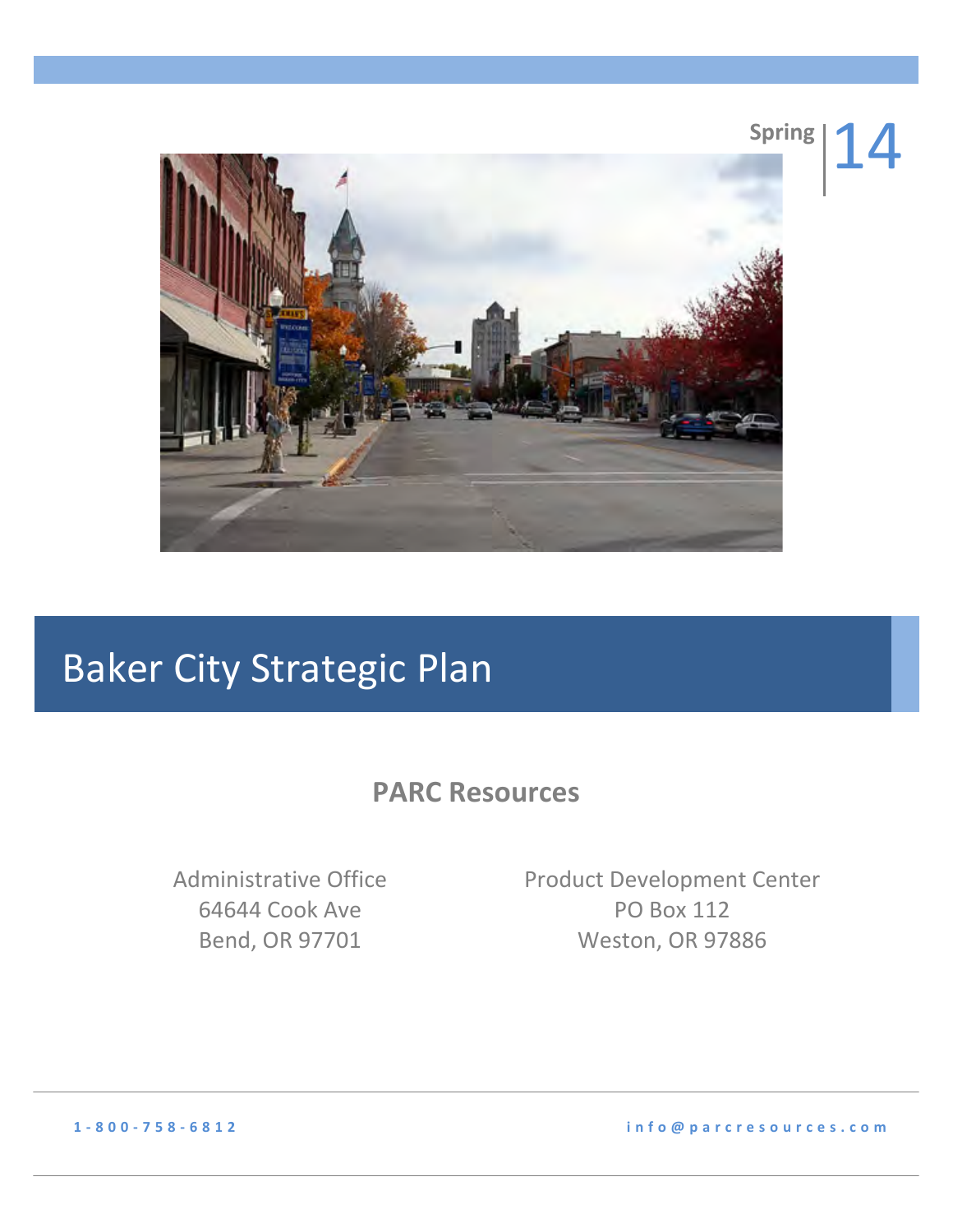# **Table of Contents**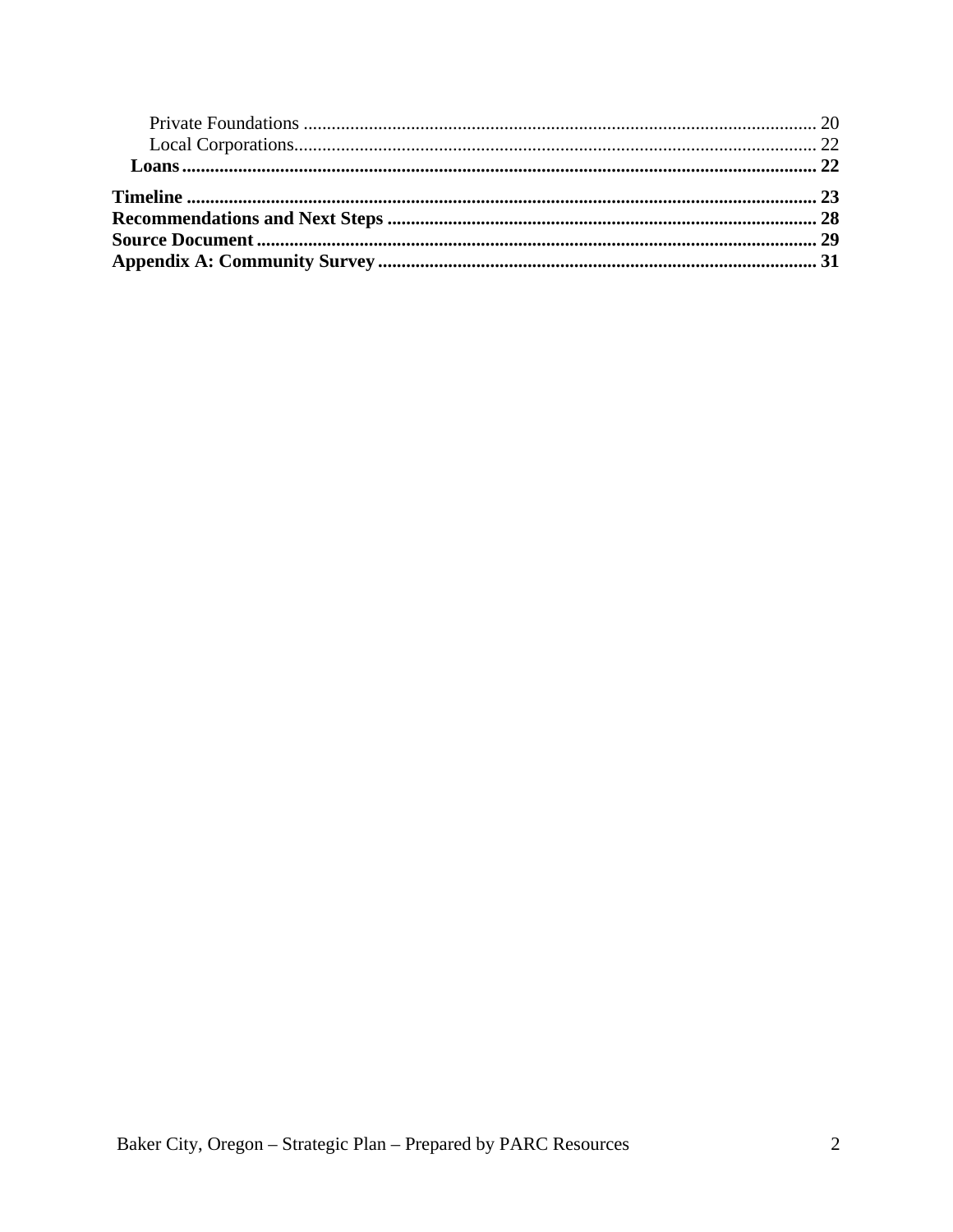# **Executive Summary**

The City of Baker City completed a 6-month strategic planning process to update the citywide 5- Year Strategic Plan. The process was designed to engage the community at large, the City staff, and City Council in setting goals and objectives for the City in the coming five years. This process was a community-based approach, which utilized work sessions with both staff and the City Council as well as two community visioning meetings and a community survey distributed online and advertised by the City of Baker City. The City Council has reviewed the findings of the community process and set specific objectives for the next five years, which Baker City will pursue as part of their effort to support growth and sustainability for the City.

The community planning process was conducted with absolute transparency to ensure that all input was collected and evaluated. As part of the evaluation, the City Council determined which projects were desirable and feasible, prioritizing the projects accordingly. This process balances immediate needs of the community that the City can respond to over the next five years.

The outcome of this process is captured in the following Strategic Plan and is intended to be a guide for Baker City on key steps the Council and Staff will pursue in the coming years. This document is intended to be a living document subject to change as necessary to capture opportunities, build on successes and to anticipate changes that can benefit Baker City.

The following Strategic Plan is broken down into these chapters:

Community Profile – No plan can be successfully implemented without first considering the local context. The community profile discusses the history, geography, and demographics of Baker City compared to Baker County and Oregon overall to help determine the obvious needs and resources locally.

Community Input – The City recognizes that any progress moving forward must firstly serve the residents of Baker City and must have local support to be successful. Therefore, the City engaged in both community meetings and a community survey process to reach out to community members and find out what potential projects are most important to them.

SWOT Analysis – In the spring of 2012, the City Council and staff engaged in an analysis of the strengths, weaknesses, opportunities, and threats (SWOT) for Baker City, helping to determine which potential projects are likely to succeed and which threats can be mitigated.

Goal Setting – The City Council set ten goals, based on the local demographics, community input, and SWOT analysis.

Funding Opportunities – This chapter considers local funding conditions, grant opportunities from private, state, and federal sources, and discusses loan options for projects that cannot be funded through grants.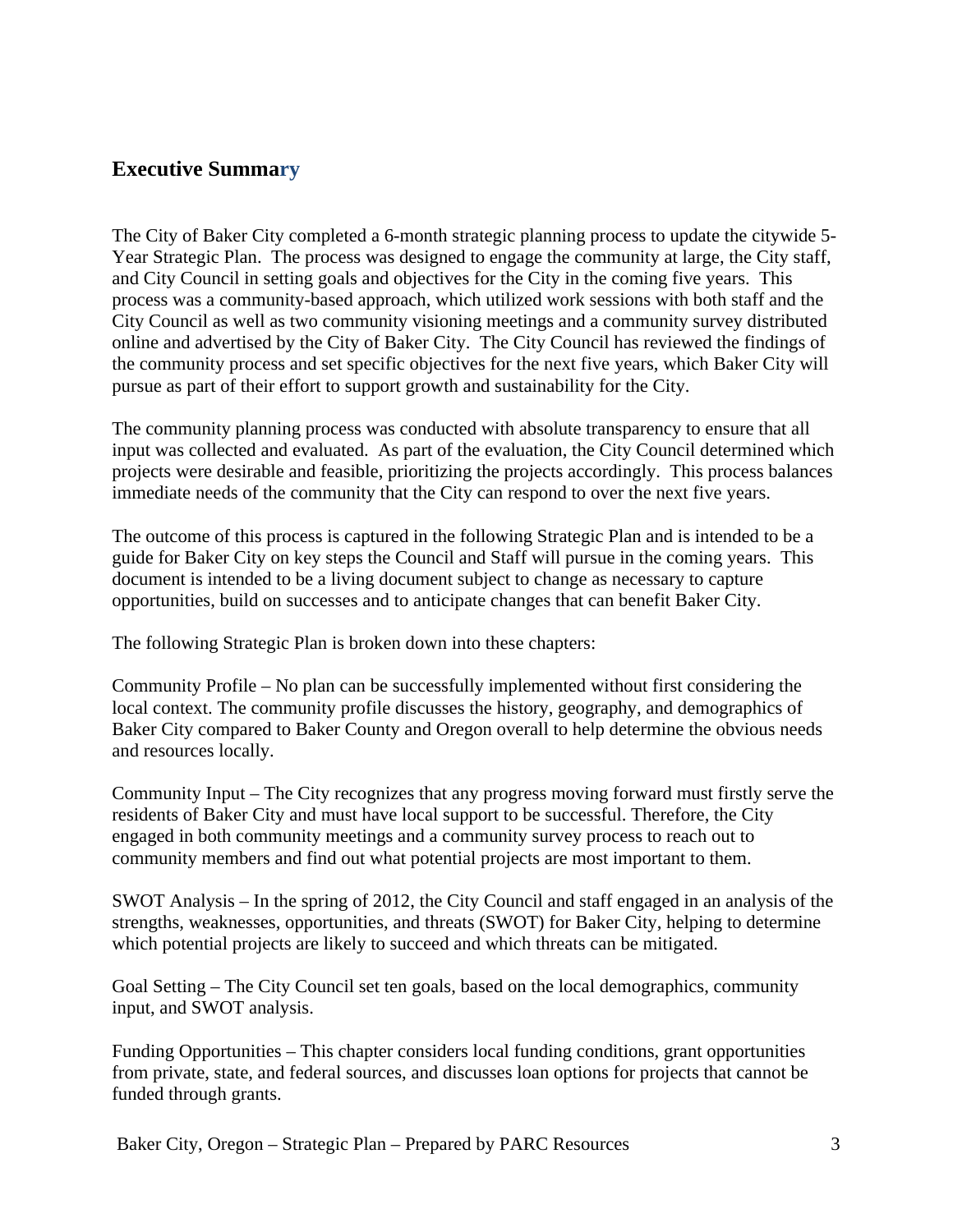Timeline – This section outlines the goals and major activities to achieve those goals in a logical strategy with a recommended schedule of completion. This will be a quick and easy reference to track progress during implementation.

Recommendations and Next Steps – This section concludes the narrative of the plan and provides a short list of next steps to help keep momentum and will launch the City into implementing the plan.

Source Document – The final chapter includes a list of all data and funder information.

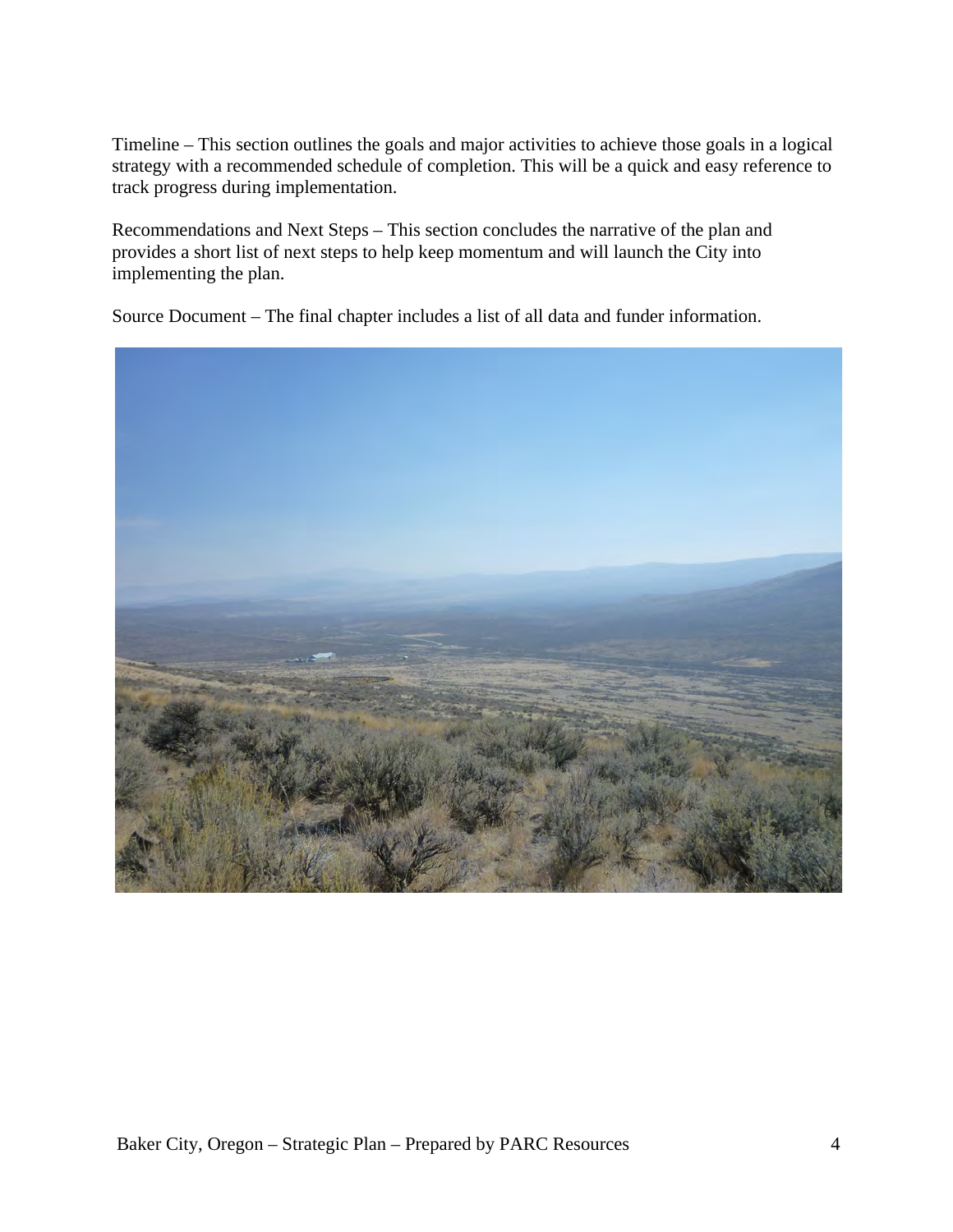# **Community Profile**

The following information is used to help determine the needs and resources of Baker City. The purpose of this information is to identify the local support the City and its projects. Lastly, the statistics in this chapter can be used to make a case for funding when grant writing in fundraising a multitude of projects from State, Federal, and Private sources.

# **Baker City**

#### Age

Baker City is the county seat of Baker County and the largest community in the county**.** 

The median age of Baker City residents is 43.7 years and its total population was 9,828 in 2010 according to the U.S. Census. $<sup>1</sup>$  The total population according to the 2013</sup> Certified Population Estimate by the Population Research Center at Portland State University is  $9,890.<sup>2</sup>$  Given that the single community has more than half of the county's population, Baker City also contains the bulk of the county's public services. The community is also younger than the rest of the county. Nonetheless, senior citizens over age 65 do make up 20.5 percent of the population and those under age 18 comprise just slightly more at 21.2 percent.



#### Race

As is common in eastern Oregon, minorities constitute a smaller percentage of the population in Baker City than in the state as a whole. In the 2010 U.S. Census fully 94.6 percent of the population self-identified as "white," while 3.3 percent self-identified as "Latino." Native Americans comprised just 1.1 percent, Asian Americans 0.5 percent and African Americans just 0.4 percent of the population.

#### Income Levels

Poverty levels are higher in Baker City than in Baker County and the State of Oregon as noted earlier. Income levels are lower as well. Fully 22.5 percent of all Baker City residents live below the poverty line and as reported below, median household income, median family income and per capita income are lower than state and county levels as well. The table below shows income levels in Baker City and Baker County compared to Oregon.

 $\frac{1}{1}$  $12010$  U.S. Census. All facts in this chapter are from this source unless otherwise noted.

 $2$  Population Research Center, Portland State University, "Certified Population Estimates for Oregon and its Counties and Cities," December 2013.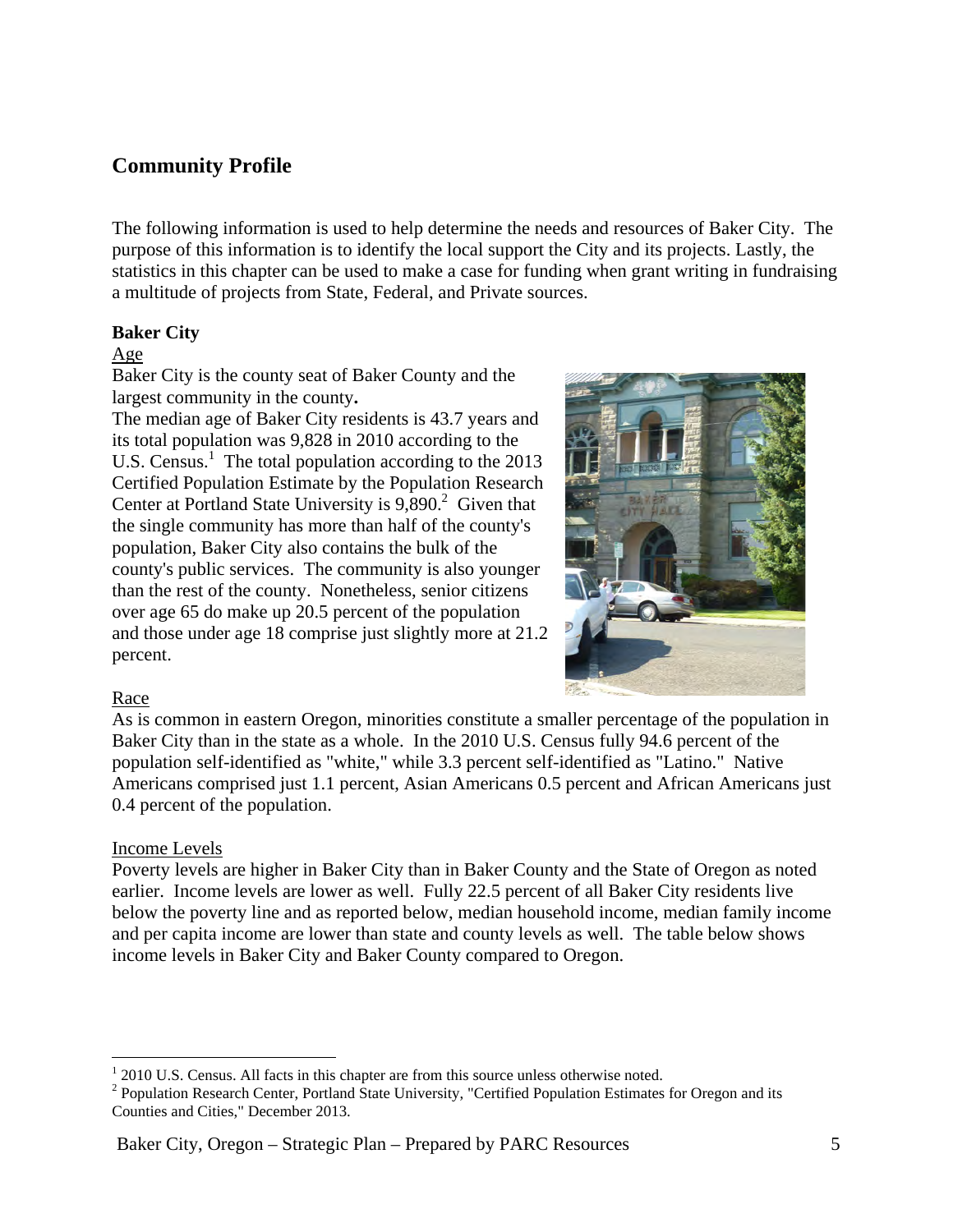| Location              | <b>Median Household</b> | <b>Median Family</b> | <b>Per Capita Income</b> |
|-----------------------|-------------------------|----------------------|--------------------------|
|                       | <b>Income</b>           | <b>Income</b>        |                          |
| <b>Baker City</b>     | \$38,442                | \$48,912             | \$18,997                 |
| <b>Baker County</b>   | \$39,704                | \$50,507             | \$21,683                 |
| Oregon                | \$49,260                | \$60,402             | \$26,171                 |
| City as a % of County | 96.8%                   | 96.8%                | 87.6%                    |
| City as a % of Oregon | 78.0%                   | 81.0%                | 72.6%                    |

# Education and Veteran Status

Similar to Baker County, residents of Baker City tend to have less post-secondary education than the state as a whole. In Oregon, 28.6 percent of people over age of 25 have at least a bachelor's degree and 88.8 percent have a high school diploma. In Baker City the figures are 19.1 and 86.6 percent respectively.

In terms of veteran status, Baker City has an above average concentration of veterans at 15.3 percent, but not as high as the county with its 17.3 percent. Both are well above the state's figure of 11.9 percent.

# **Baker County**

Baker County is located on the eastern border of Oregon and abuts the State of Idaho and the Snake River. The county embraces 3,068 square miles, which is larger than the state of Rhode Island (1,033 square miles) and the state of Delaware (1,948 square miles). Baker County is bisected by Interstate 84, the major east-west artery in Oregon. It is nonetheless rural, remote and isolated by any standard. The total population according to the 2013 Certified Population Estimate by the Population Research Center at Portland State University is 16,280.<sup>3</sup>

The county economy is largely dominated by agriculture, with limited tourism. The biggest employment sectors according to the Oregon Employment Department are the "government" followed by the combined category "education and health."<sup>4</sup> As of this writing the most recently reported unemployment rate for Baker County was 8.8 percent, which was higher than the rate for the state of Oregon at 7.1 percent.<sup>5</sup> A table comparing Baker County to the state and the nearby communities is below from the same source.<sup>6</sup>

| Unemployment Rates                                             |        |      |      |  |  |  |
|----------------------------------------------------------------|--------|------|------|--|--|--|
| December 2012<br><b>June 2013</b><br>December 2013<br>Location |        |      |      |  |  |  |
| Oregon                                                         | $.1\%$ | 7.8% | 8.4% |  |  |  |
| <b>Baker County</b>                                            | 3.8%   | 9.2% | 9.4% |  |  |  |

#### **Unemployment Rates**

<sup>&</sup>lt;sup>2</sup><br>3 <sup>3</sup> Population Research Center, Portland State University, "Certified Population Estimates for Oregon and its Counties and Cities," December 2013.

<sup>&</sup>lt;sup>4</sup> Oregon Employment Department "Employment and Wages by Industry," Website:

http://www.qualityinfo.org/olmisj/Regions?area=000013&page=2 accessed February 20, 2014.

 $<sup>5</sup>$  Ibid.</sup>

<sup>6</sup> Ibid.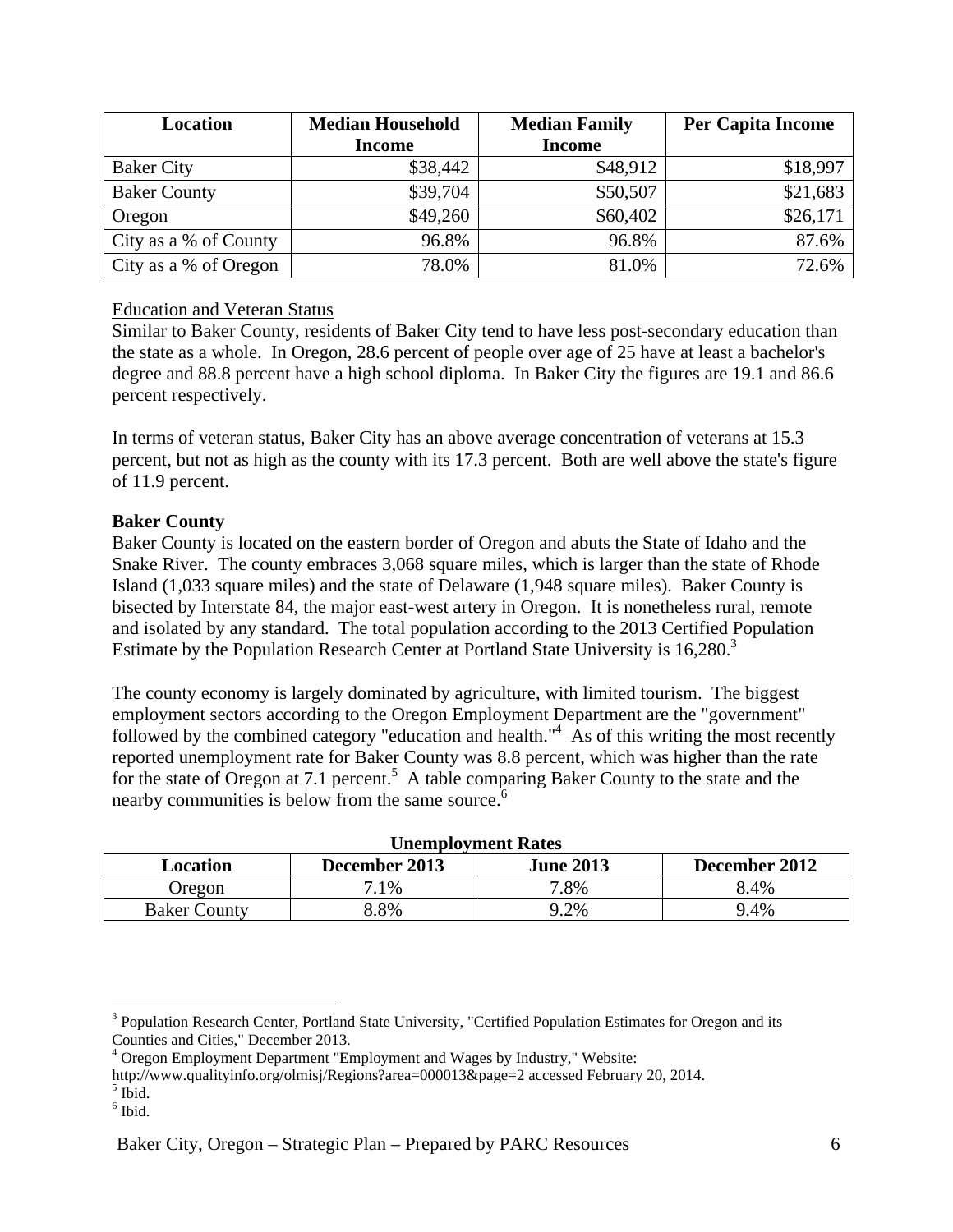# Population and Age

The  $2000$  U.S. Census population in Baker County was 16,741 and the  $2010$  was 16,134.<sup>7</sup> The Population Research Center estimates a 2011 population of 16,215. The small population decrease is consistent with the changes demographically during the last decade. For example, by 2007, the Population Research Center estimated the county population at 16,435 and the numbers have continued to slip slowly so that over the last ten years the county lost 3.6 percent of its population.

As Baker County lost some of its population, the county has also gotten older. As of the 2010 U.S. Census, the median age was 47.9 years. Residents aged 17 and less, accounted for just 20.3 percent of the population, while seniors comprised fully 22.0 percent of the population. These striking figures contrast starkly with the State of Oregon where just 13.9 percent of the population is over age 65. The under age 18 population is a closer 22.6 percent of the statewide population, but the median age in the state is 38.4 years. Clearly, the population of Baker County is older than average or median and that fact has an impact on the community's needs and ability to support capital projects.

Over the last 10 years, the population across the nation has aged, but Baker County's figures have outstripped the national trend. According to the 2000 U.S. Census the median age was 42.7 years.

# Education and Veteran Status

Conforming too much of eastern Oregon, Baker County residents tend to have less postsecondary education than the state residents as whole. In Oregon, 28.6 percent of people over age 25 have at least a bachelor's degree and 88.8 percent have a high school degree. In Baker County the figures are 20.5 and 88.7 percent respectively.

In terms of veteran status, Baker County has a very high percentage at 17.3 percent. By comparison, Oregon's figure is 11.9 percent.

# Race

As is common in eastern Oregon, minorities constitute a smaller percentage of the population in Baker County than in the state as a whole. In the 2010 U.S. Census fully 94.6 percent of the population self-identified as "white," while 3.3 percent self-identified as "Latino." Native Americans comprised just 1.1 percent, Asian Americans 0.5 percent and African Americans just 0.4 percent of the population.

#### Income and Poverty

Poverty levels in Baker County are higher than both county and state levels with 19.9 percent of all people living in poverty. This figure compares to a poverty rate for Oregon of 14.0 percent. The income levels in Baker County are also lower than county and state levels as reflected in the table below.

<sup>-&</sup>lt;br>7  $72000$  US Census.  $2010$  US Census.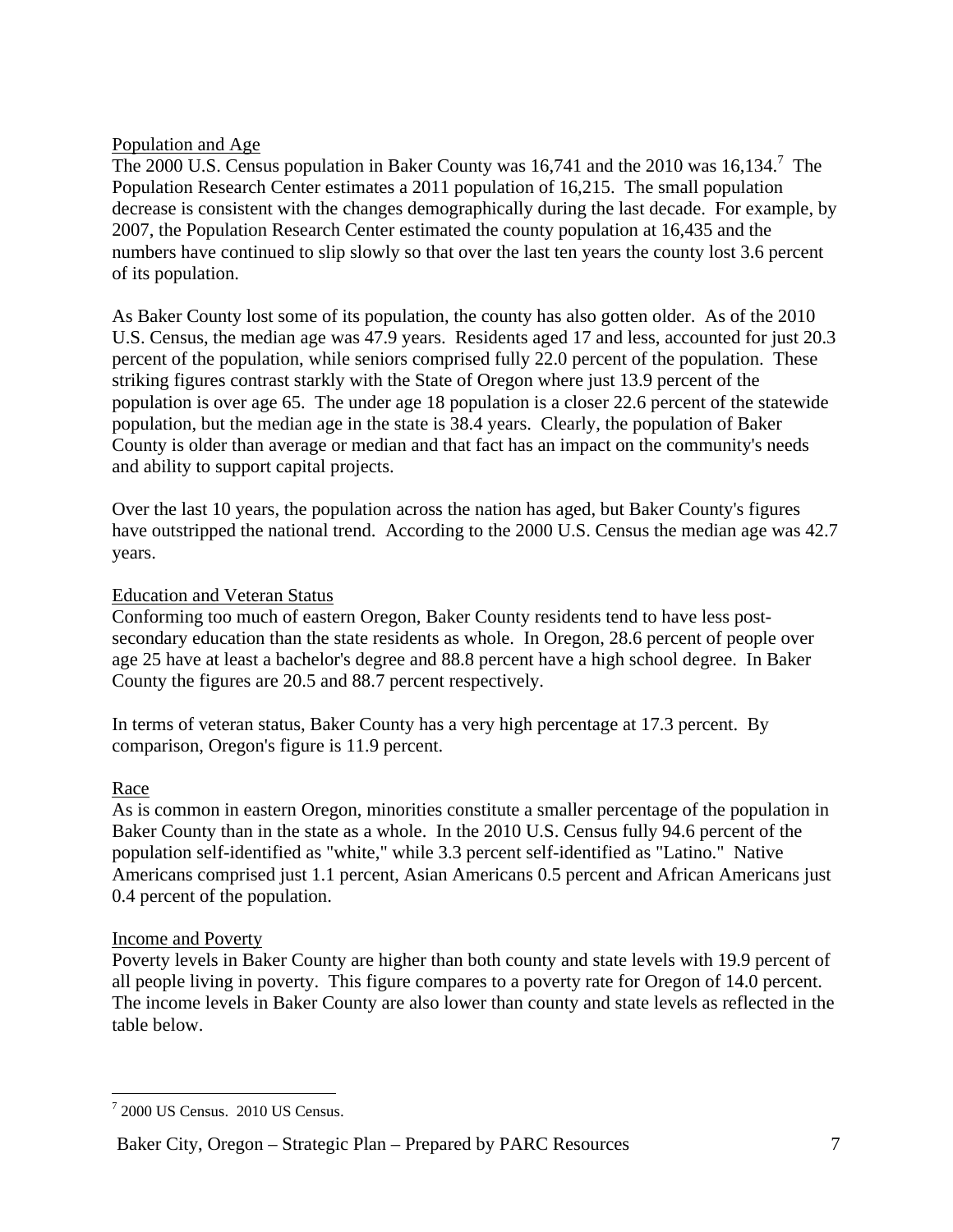| Dance County 2010 Census Dutu |                         |                      |                          |  |  |  |  |
|-------------------------------|-------------------------|----------------------|--------------------------|--|--|--|--|
| Location                      | <b>Median Household</b> | <b>Median Family</b> | <b>Per Capita Income</b> |  |  |  |  |
|                               | Income                  | Income               |                          |  |  |  |  |
| <b>Baker County</b>           | \$39,704                | \$50,507             | \$21,683                 |  |  |  |  |
| Oregon                        | \$49,260                | \$60,402             | \$26,171                 |  |  |  |  |
| County as a % of Oregon       | 80.6%                   | 83.6%                | 82.8%                    |  |  |  |  |

# **Baker County 2010 Census Data**

The income figures demonstrate that Baker County residents earn considerably less than other Oregonians. On the positive side, the change over the last 10 years has seen the county close the gap between income in the county and state. Unfortunately, the percentage of individuals living in poverty has grown from 14.7 percent in 2000 to the aforementioned 19.9 percent. The income data from the 2000 U.S. Census is reproduced below.

| <b>Baker County - 2000 Census Data</b> |                                                 |               |                          |  |  |
|----------------------------------------|-------------------------------------------------|---------------|--------------------------|--|--|
| Location                               | <b>Median Household</b><br><b>Median Family</b> |               | <b>Per Capita Income</b> |  |  |
|                                        | <b>Income</b>                                   | <b>Income</b> |                          |  |  |
| <b>Baker County</b>                    | \$30,367                                        | \$36,106      | \$15,612                 |  |  |
| Oregon                                 | \$40,916                                        | \$48,680      | \$20,940                 |  |  |
| County % of Oregon                     | 74.2%                                           | 74.2%         | 74.6%                    |  |  |

# **Baker County - 2000 Census Data**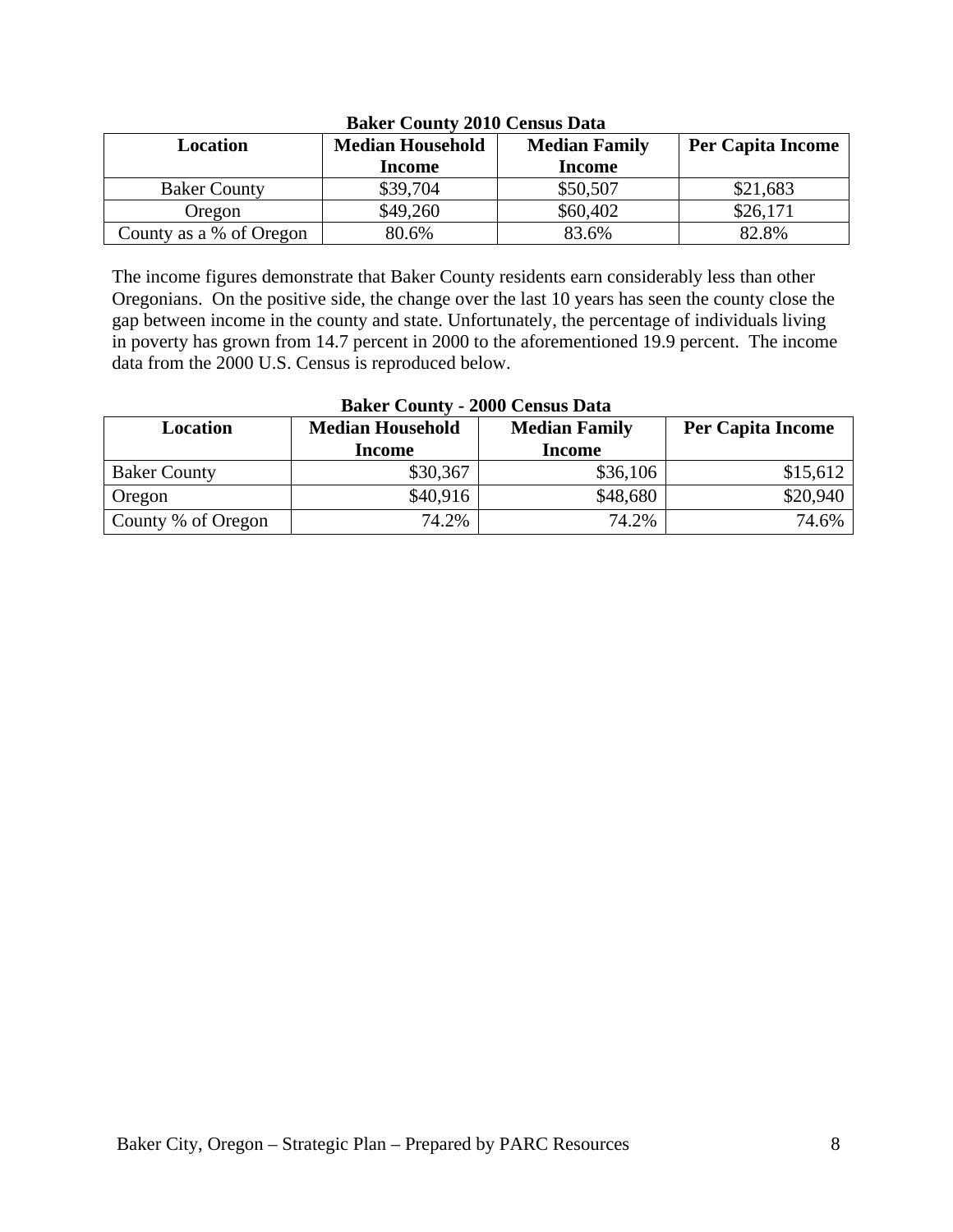# **Community Input**

One important part of this strategic plan is reaching out to the community for input regarding their thoughts and preferences on City goals. The City reached out to the community in two ways: 1) PARC Resources drafted a short survey that the City advertised to be completed online; and, 2) The City sponsored two public meetings, facilitated by PARC Resources, for citizens to have the opportunity to give feedback on what their top priorities were.

# **Community Survey**

PARC Resources staff developed a short survey designed to be largely open-ended and allow the community to offer ideas and personal priorities for the City to consider as part of the goalsetting process. A copy of the survey is included in the Appendix of this plan.

#### **Outcomes**

PARC Resources collected the surveys at the end of the survey period and analyzed the results below:

Demographics: A total of 68 local community members of Baker City completed the online survey. Of these responses, 30 were female, 34 were male, and four preferred not to identify. Very few of the survey respondents were under the age of 30 with only five respondents selecting the 21-30 age group and none identifying as 20 or younger. Nearly 65% of respondents were between the ages of 31 and 60 with approximately fifteen individuals selecting each age group of 31-40, 41-50, and 51-60. Nine respondents were between 61-70, four selected 71-80, one 81 or over, and five preferred not to answer. When asked how long they had lived in Baker City, responses ranged evenly from less than one year to about 50 years, with a few responses of over 50 years. Review of the race and ethnicity data yielded little information as most identified as either white or preferred not to identify.

Priorities: The highest prioritized need across most of the question was a need for economic development including job creation, family-wage job creation, attracting businesses, and promoting tourism. Fully 26 respondents, or 38.2% of all respondents listed economic development as their number one priority for the City. Other top priorities include downtown beautification, cleaning up personal property and empty buildings, park improvement, recreation opportunities, animal control, and improving the water supply. Question six asked respondents to identify the top three areas the City should focus efforts. Answers were overwhelmingly supportive of focusing efforts on attracting businesses, infrastructure, and promoting existing businesses at 51.4%, 48.5%, and 41.2% respectively. Other top priorities included promoting tourism, and improving public safety.

Methods of achieving goals: Repeatedly survey respondents mentioned treating water, enforcing codes on private property, forming partnerships with community organizations, and developing a volunteer network. Other proposals included lowering costs for businesses and helping them cut red tape, improving streets and sidewalks, painting over graffiti, cleaning up weeds and debris in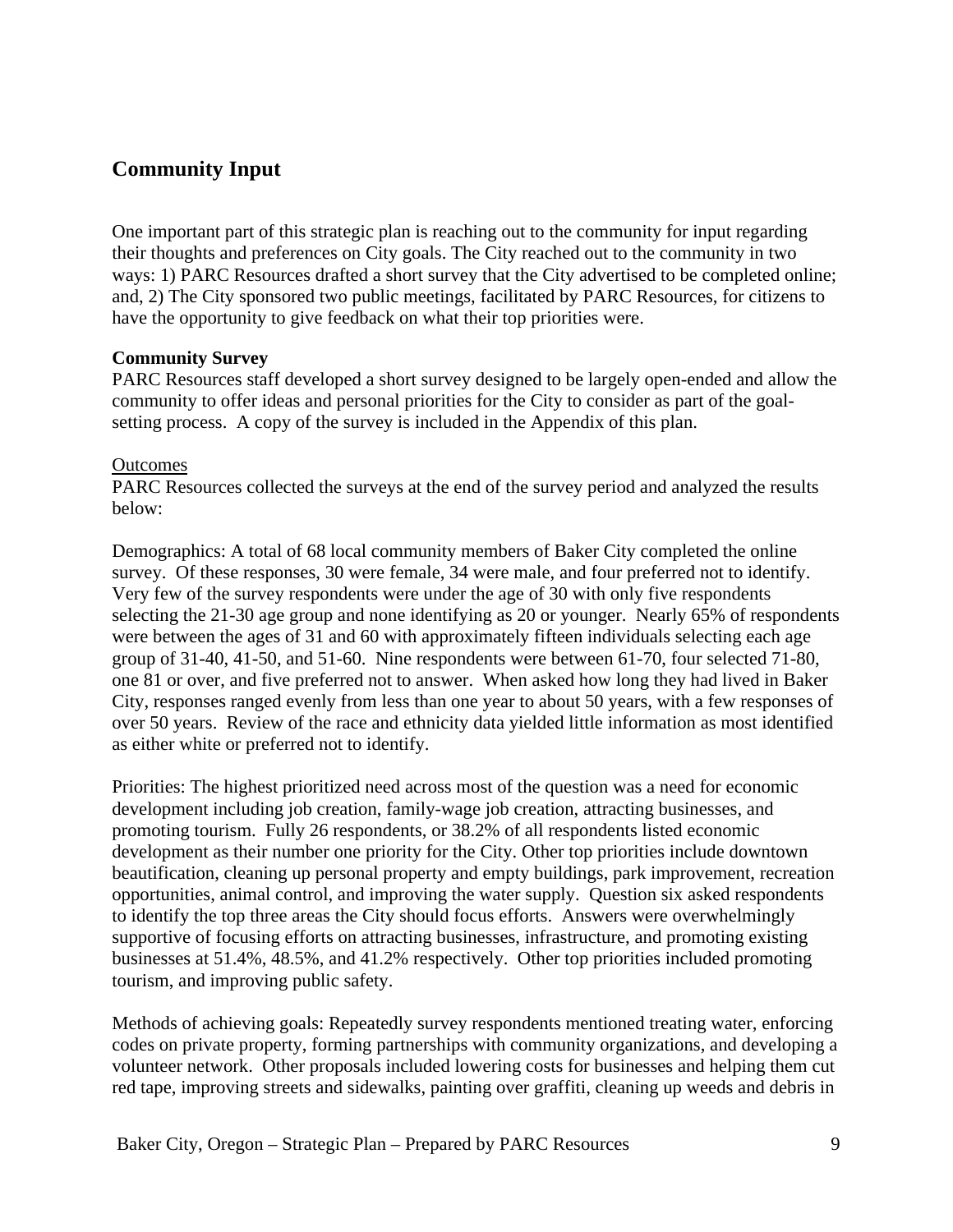downtown areas, improving and adding to walking/bike paths throughout town, and increasing youth activities and family recreation opportunities, bring retailers to the area.

# **Community Meetings**

The City also posted two public meetings held back-to-back on Wednesday, November 13, 2013. The first was at 3 pm, the second at 5:30 pm. Each meeting had a relatively few number of participants, however they both yielded a significant amount of information. The outcomes of each meeting is below:

# Outcome: First Community Meeting

PARC Resources held a productive meeting with three Baker City residents. The group as a whole focused primarily on ways in which the City could work with organizations in the community such as the schools and arts groups to help them achieve goals that will in turn benefit the community as a whole. All three residents praised the City staff in their willingness to assist the School District and Crossroads Art Center in their endeavors and expressed that the City Employees and Council need to focus on outreach to other organizations both as a public relations strategy and for



the benefit of the many projects currently active in the community.

# Outcome: Second Community Meeting



# **Community Priorities**

Two long-time residents attended the second meeting and directly expressed the need for economic development and asking the City to step in and help recover "family wage" jobs. The focus of economic development in the second meeting centered on education: sending students off to be educated and giving them a reason to come home when their schooling is finished. One gentleman stated plainly that the community needs to focus less on simple job creation and more on creating jobs that can sustain a family to address the high incidence of poverty in Baker City.

The primary theme that came out of both meetings and the survey results was the need for Economic Development. Job creation, particularly family or living wage jobs were a big theme with several ideas on the topic such as bringing in manufacturing and retail jobs. Other priorities largely include beautification, tourism, and infrastructure, all of which will help boost the economic development of the community.

One important note is that there is a small, but present group of residents that are very resistant to change. While most of the respondents are eager for job creation, attracting large retailers, boosting tourism, and promoting activities that generally support population growth, some feel these changes would be a mistake and would lead to Baker City losing its small-town feel.

Baker City, Oregon – Strategic Plan – Prepared by PARC Resources 10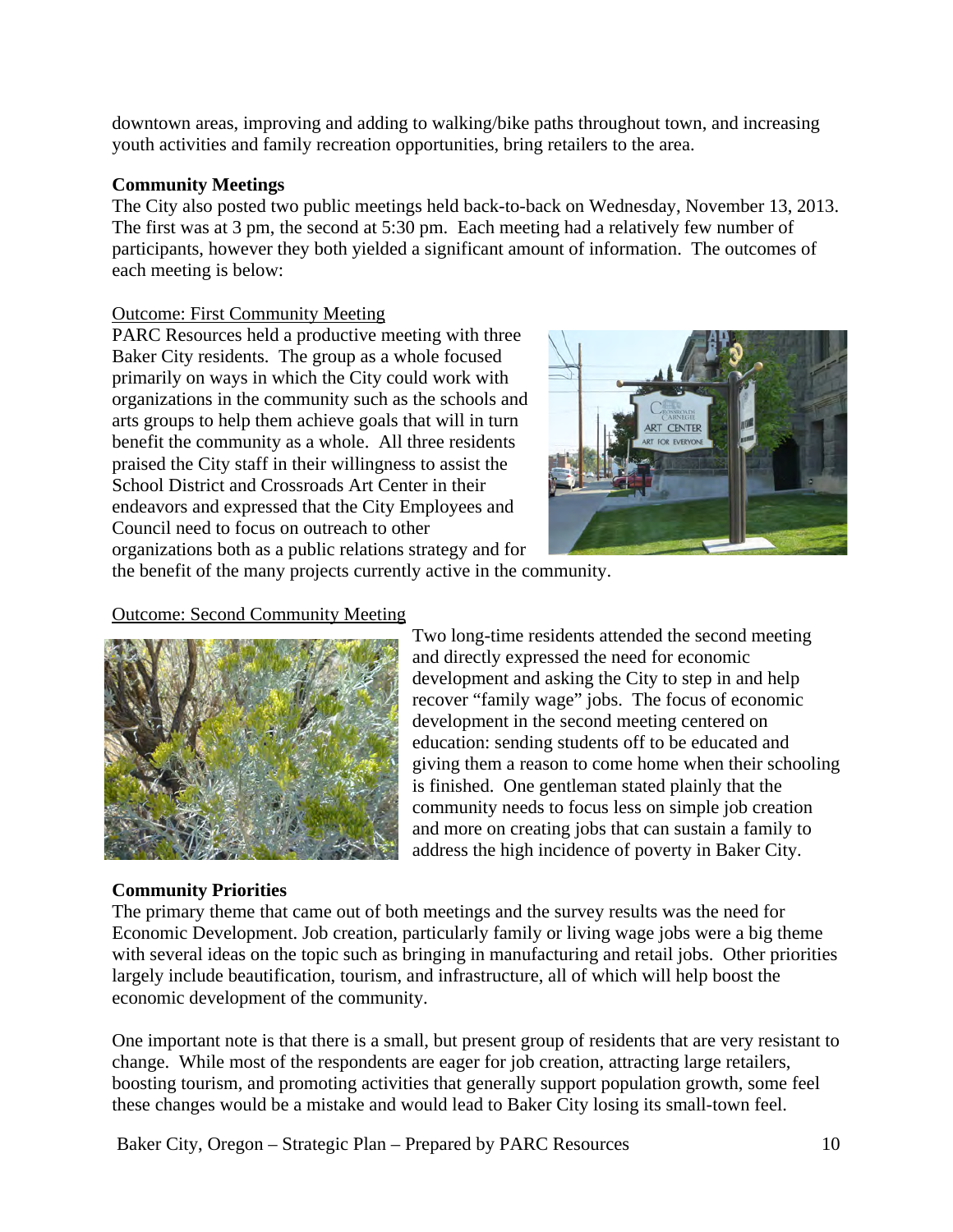While this viewpoint is largely outnumbered by residents that would like to see the community grow, it will be important for the City to consider ways to balance and control community growth to some degree.

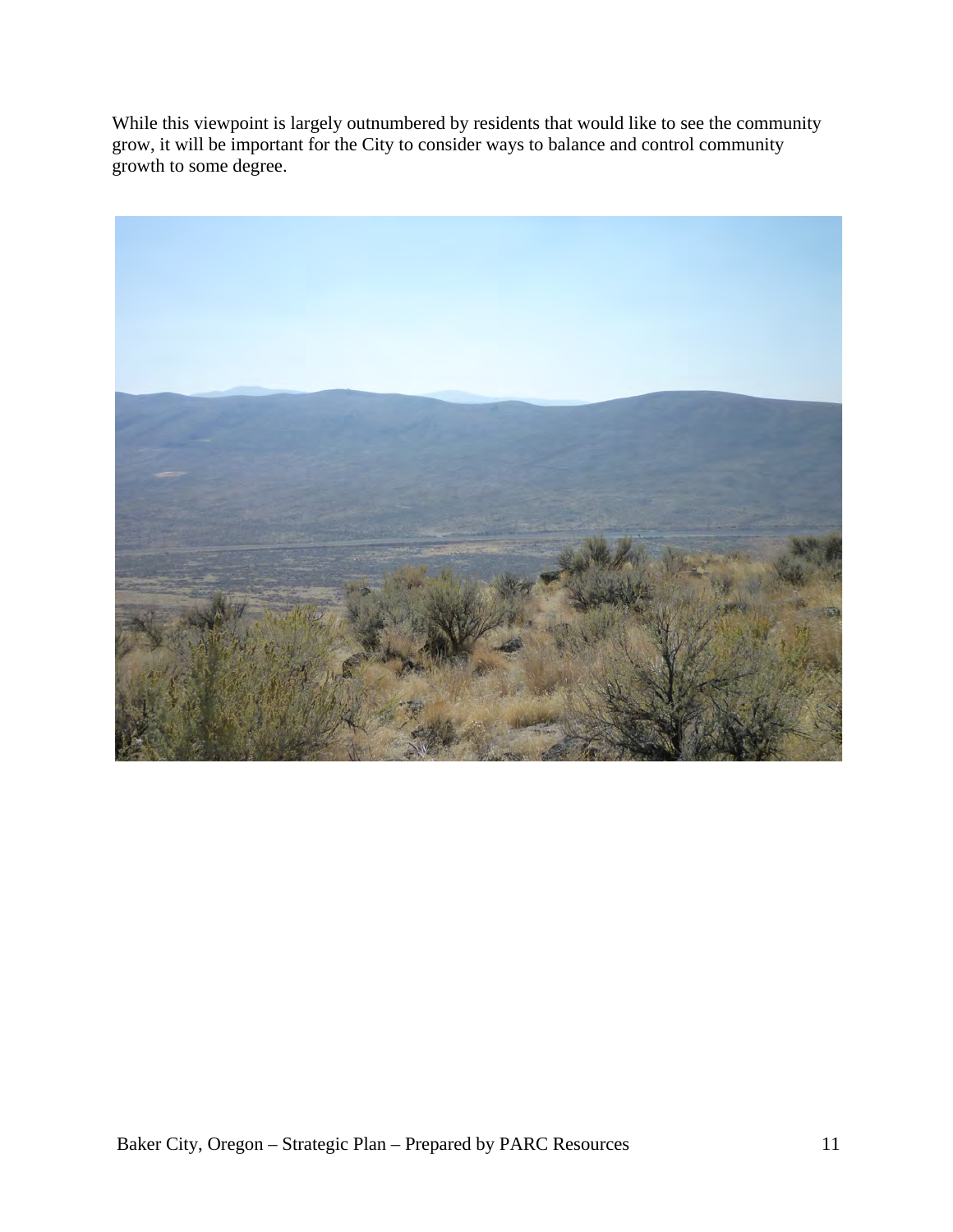# **SWOT Analysis**

PARC Resources met with the City Council to undergo a Strengths, Weaknesses, Opportunities, and Threats (SWOT) Analysis, which would help frame the goals of the community over the next five years. The purpose of this analysis is to identify and take advantage of strengths and opportunities while mitigating identified weaknesses and potential threats.

The group identified the following:

#### **Strengths**

- People
- Location-best place to live
- Debt-free
- Strong civic organizations
- Lots of retired people
- Good public facilities
- History
- Proximity to outdoor recreation
- Opportunities-diversity
- Safe place to live
- Located on the I-84 corridor

#### Weaknesses

- Lack of jobs
- No work force
- Absence of industry
- Location/isolation
- Limited higher education facility
- Economic drain being between Tri-cities and Boise
- Businesses closed on Sunday

#### **Opportunities**

- I84 Corridor
- High speed internet
- Historic District
- Arts community
- Truck travel (50% of the vehicle traffic)
- Good industrial park with railroad access

#### Threats

- Unfunded Federal mandates were a threat to debt-free status
- Cost for personnel
- Cost of failing infrastructure
- Potential closing of the Powder River Correctional Facility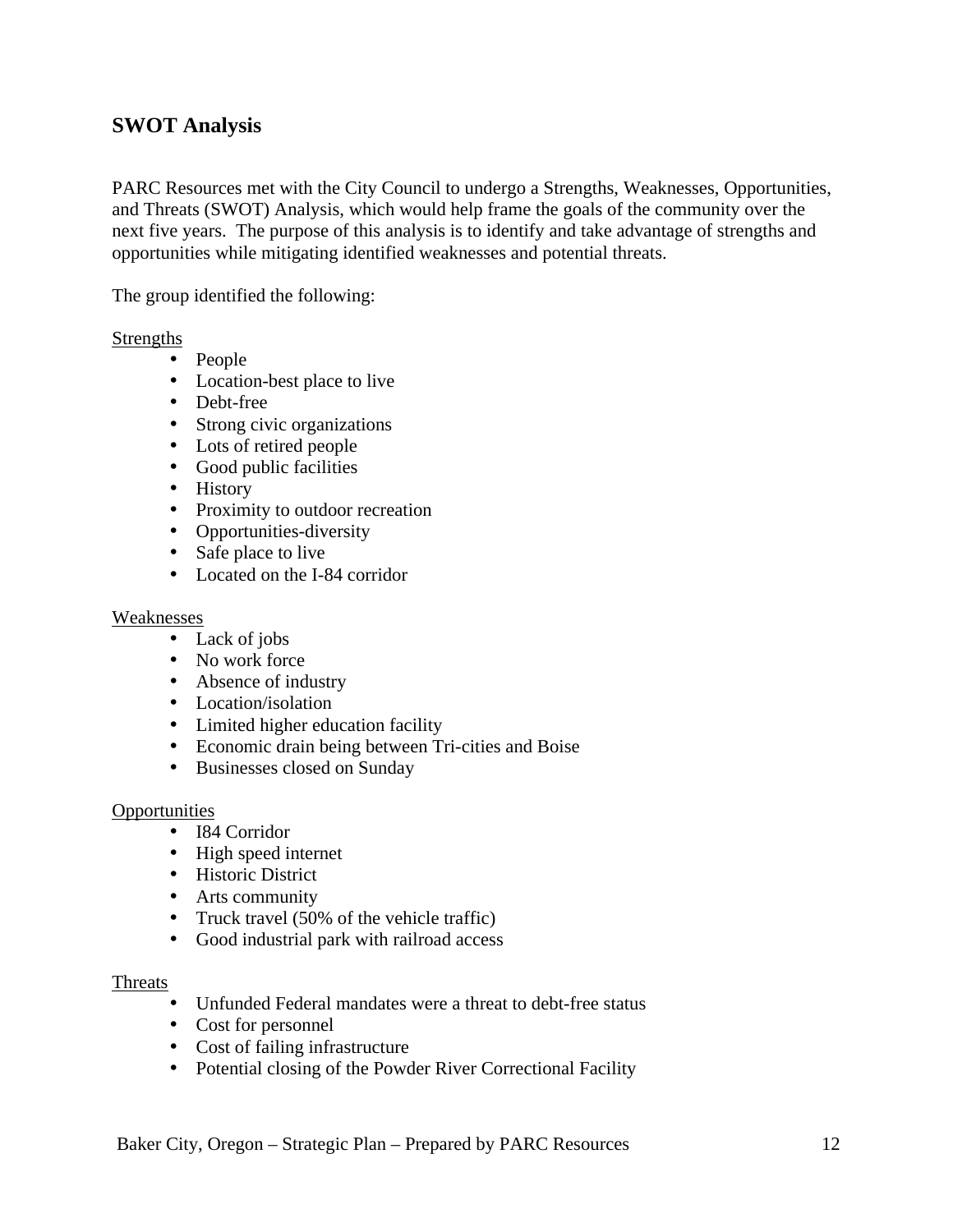# **Goal Setting**

The following chapter represents the goals and priorities of the City based on community input, outcome of the SWOT Analysis, and goal setting work sessions with City departments and

# **Goal Setting and Action Priorities**

- 1.) The City will be primarily responsible for tackling projects within the jurisdiction of the City. Projects that represent opportunities, but are outside the city jurisdiction will be supported through cooperation with other jurisdictions.
- 2.) The City will develop or update a separate economic development protocol to further explore specific solutions that are out of the scope of this project. These protocols should include tax breaks or incentives to draw large employers to the region, code development for fair and consistent enforcement of policies (such as signage and storefront design) for businesses across the community, and working with land-use planning to ensure zones are clearly and correctly identified citywide, among other policies.
- 3.) The City will explore the opportunity to create a Visitor Center / Business Incubator space along the I-84 exit. The purpose of this effort is to help draw travelers from I-84 and to create an affordable space for entrepreneurs to get their businesses up and going in Baker City. This development would occur if there was financial support for this effort through state and federal grants as well as an indication of a critical number of interested citizens who would like to invest in Baker City's business community.
- 4.) The City will continue to promote existing business and opportunities with a coordinated marketing plan, which will seek to promote Baker City as a good community to live in and work. This effort will be coordinated with the Business community area partners to ensure that they are promoting as a jewel of the recreation area of northeast Oregon.
- 5.) The City will provide an annual community clean up day each spring. The City will step up the enforcement of code violations in terms of debris, inoperable vehicles and storage of waste on residential lands within the city. To assist citizens, the City will provide notices to non-compliant residents in March of each year or thirty days prior to the annual clean-up days so that residents can take advantage of free disposal opportunities to clean up their residences. The City Council will consider establishing an annual award for the most cleaned-up properties, recognizing community efforts to enhance the visual beauty of the city.
- 6.) The City will engage in parks improvements including improving and developing a citywide trail system for walking and biking that will improve the livability of Baker City and make it more attractive to visitors.
- 7.) The City will support the development of an independent Baker City Business Association and will consider establishing a modest transient room tax, from which part

Baker City, Oregon – Strategic Plan – Prepared by PARC Resources 13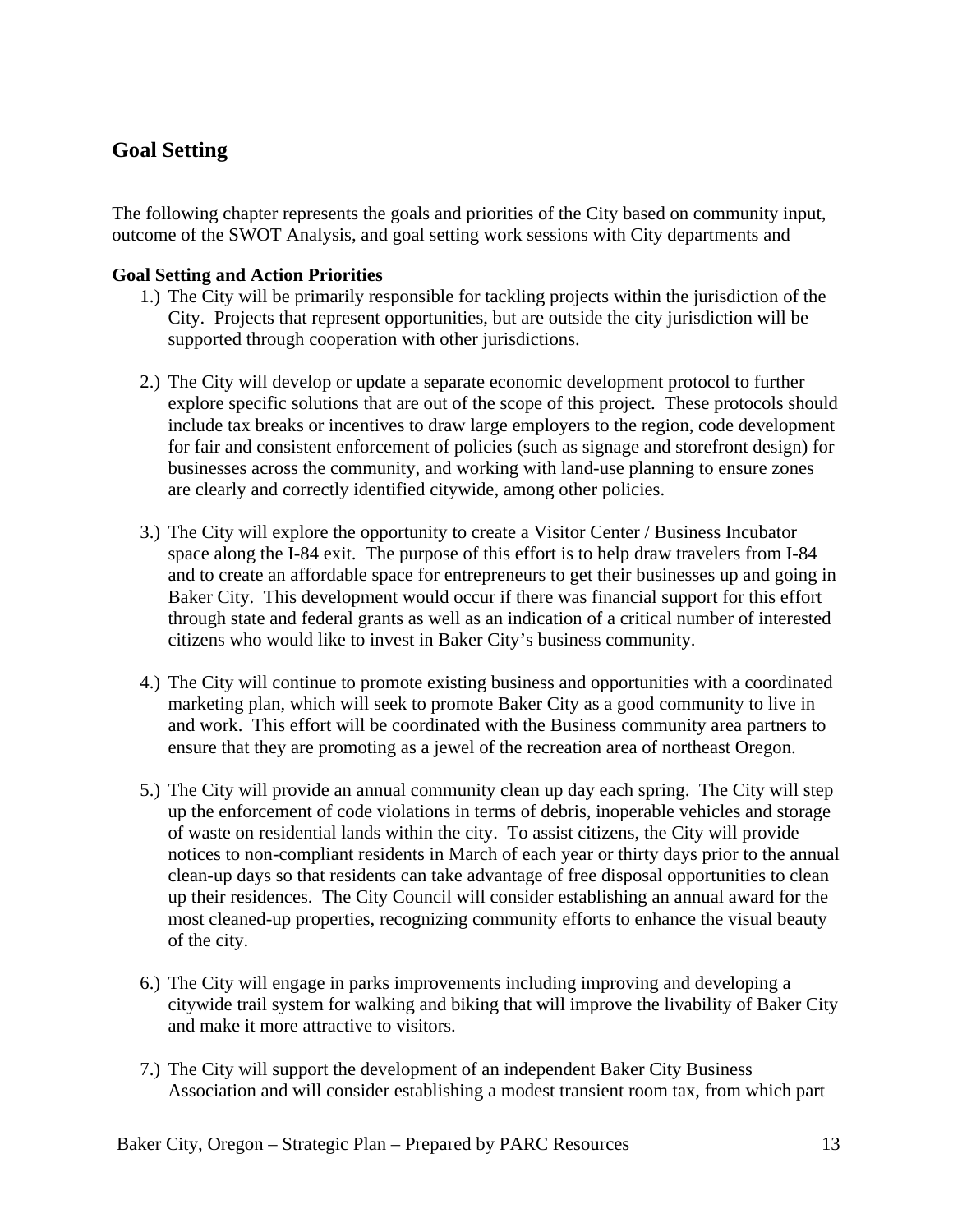of the annual proceeds would be under the control of the Business Association for the purposes of marketing and advertising Baker City services. The City will support the expansion of the downtown business district by encouraging beautification as well as seeking cooperation from current landowners for cleaning up their lots and placing these parcels into the active market available to new business interested in Baker City.

- 8.) The City will seek funding for a variety of infrastructure projects including water treatment, wastewater, storm water, sewer, streets, sidewalks, airport and public facility improvements, and other basic infrastructure.
- 9.) The City will continue to seek community support and active participation in city council proceedings, planning efforts and advocacy in which the City is engaged to support the community. This effort to keep citizens informed and involved with the community will include public meetings and outreach to interested parties in and outside the City of Baker City. The City will continue to be the lead advocates in the region, state and Pacific Northwest for growth and development in the City of Baker City.
- 10.) The City will work to make the staffing additions as clear needs are identified. Adding additional projects will increase the need for personnel to support these projects. Other needs identified by city staff:
	- Capital plans for all major facility improvements
	- Forecasting for budgeting
	- Grant writing
	- Financial policies
	- Completed employee handbook
	- Revenue stability develop franchise revenue, transient room tax, gas tax, utility street fund, planning fund,
	- Software improvements
	- Training
	- Electronic voting
	- Mission statement
	- OHSA compliance
	- Equipment for fire and ambulance
	- Planning updates (water facilities)

# Intergovernmental Relations

The City has a strong history of work with Baker County and US Forest Service to move forward on critical projects. The City will maintain those relationships and reach out to other logical partnerships including State and Federal agencies, neighboring communities, regional districts, and non-profit groups. Specifically the City will undertake the following actions over the next 5 years:

2-3 Years: The City will update the agreement with the US Forest Service to work on the watershed, and develop an allotment-grazing plan. The plan will focus on timing, adding new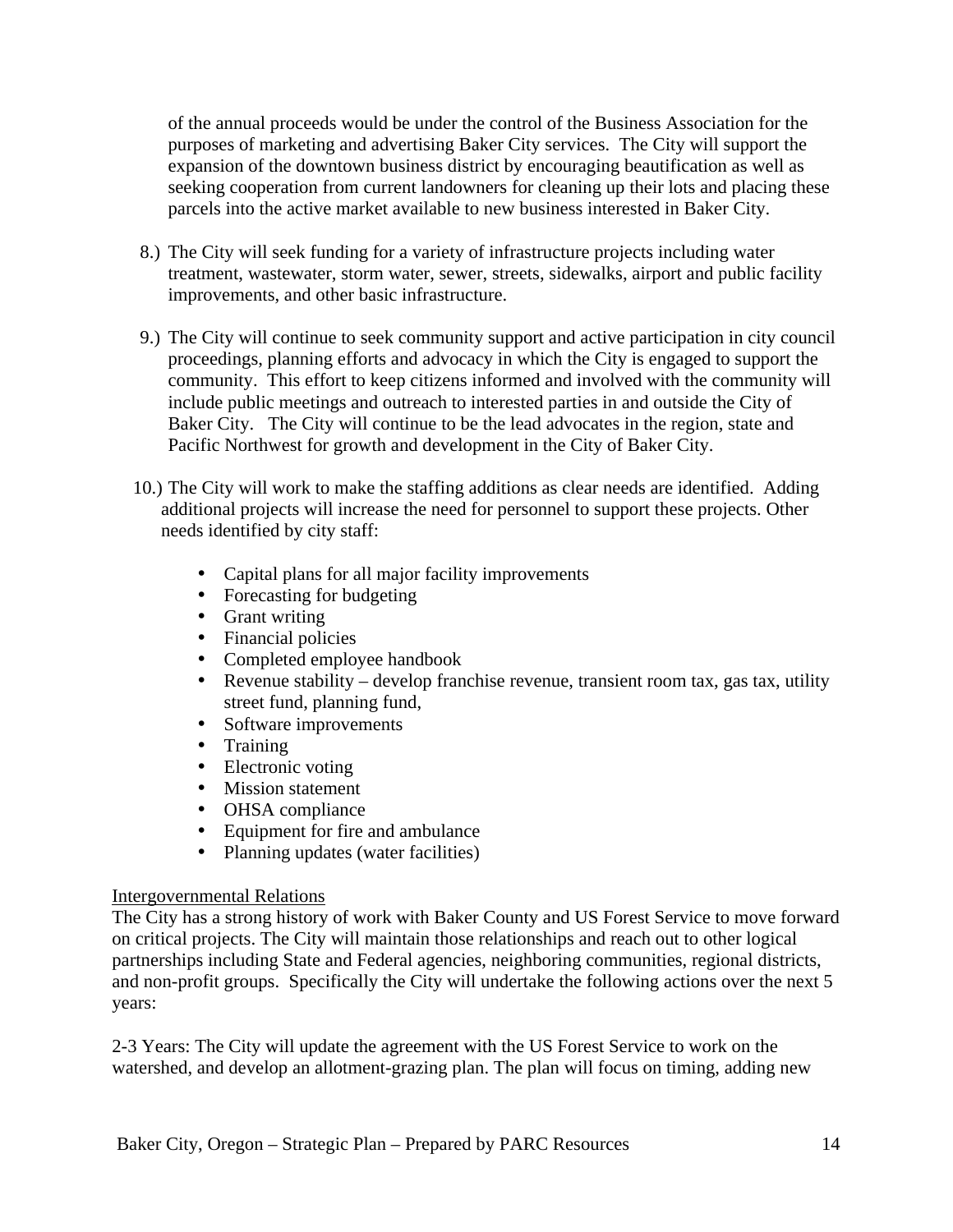fencing, fuel reduction, and short term/long term goals and strategies. Further, the City must work with USFS to develop a cooperative agreement regarding law enforcement and roads.

3 Years: The City plans to reach out to or develop a non-profit operator for the golf course.

4 Years: The City will seek funding and opportunities to bring in consultants to offer sensitivity training on inter-jurisdictional cooperation.

#### Business Incentives

According to statements made through the Community Feedback process is that Baker City is not business-friendly. The City will strive to change that perspective through offering tax breaks and incentives for new and existing businesses that will create more jobs for the community.

6 Months: Focus on creating a business-friendly environment. Develop a break on infrastructure and matrix for jobs in the industrial park. Develop a business incubator. Offer a tax relief program on City property taxes for a fixed period of time to homeowners rehabilitating their properties.

# Business Association

Baker City businesses need a business association that can work with the City to represent their needs as well as to provide marketing assistance to businesses in Baker City. The City will encourage the formation of a business association by convening local businesses together and outlining a strategy for how the City can work with the business association to improve city codes and policies to make them more business-friendly.

1 Year: Convene businesses and encourage them to form a business association.

2 Years: Work with the newly formed business association to redevelop business permits and connection fees. The purpose of this exercise is to stimulate business and create jobs. Therefore, jobs created through this redevelopment program will equal more incentives.

#### Community Marketing

With its convenient location off I-84 and proximity to two mountain ranges, Baker City already has its fair share of tourism. However, many of Baker City's attractions remain hidden gems enjoyed primarily by locals, but lesser known to travelers. The City will work with the business community, art sector, non-profits such as Visit Baker, and private individuals to promote Baker City. Specific goals will involve developing public art, encouraging community clean up and beautification projects, and better utilizing the Transient Room Tax.

6 Months: Economic development, workforce development, marketing contractor, public art, publishing code enforcement numbers, and marketing community clean-up days, beginning with the Fall Clean-up Day. Further, the City Council recognizes a need for better utilization of the Transient Room Tax and therefore reports should be sent to the City Council for review.

1 Year: Distinguishing the effort of local citizens by developing community recognition of improved properties for individuals and businesses.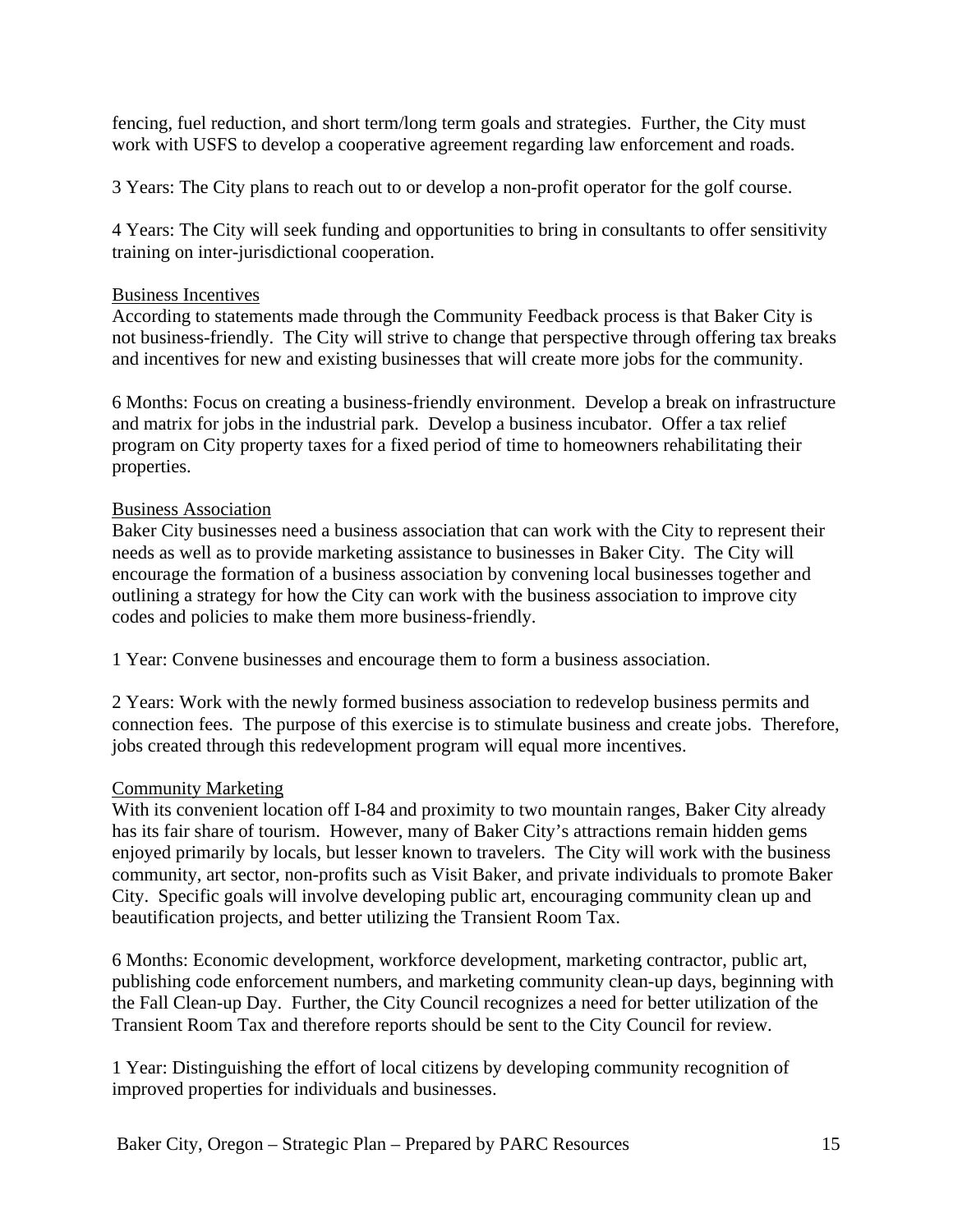# Park Improvement

The site plans for existing park projects such as the Central Park improvements and Court Plaza are already completed. However, the City does not have a Parks Master Plan that looks at the parks and trails throughout Baker City as a system. Having such a plan in place would ensure that park improvements are orchestrated in logical ways that will maximize resources and public benefit. Further, a Master Plan would improve the City's chances of funding from grant sources such as the Oregon Parks & Recreation Department. Therefore, in addition to the 5-Year goals listed below, the City should consider applying for funding through the State to undergo a planning process targeted specifically at park development and improvement.

5 Years: Connect trail system, Central Park improvements, Neighborhood park improvements, Court St. Plaza development, Dog Park, and Bandstand and playground equipment for Geiser Pollman Park.

# Infrastructure

The City has several strategic, capital, and comprehensive plans in place and accessible on the Baker City website that address water treatment, wastewater management, watershed management, and road and sidewalk improvements.



Year 1: Water system treatment, boiler replacement at the Swim center.

Years 1-2: Apply for a sidewalk assistance program grant.

Year 3: The top priority is road improvement as well as waste water system distribution.

Year 5: Foundation stabilization and improvement for City Hall.

# Community Information

The City will work to keep the community better informed about projects to help maintain project support and momentum as well as to build a bridge between the community and the local government. Beginning immediately and continuing for the foreseeable future, the City will implement the following strategies to keep the public in the know:

- City Newsletter\*
- Weekly report on the City website
- Public announcements at council meetings.

*\*The City has utilized a monthly newsletter for several years. It's inclusion in this strategic plan is to promote its sustained use in addition to ensuring weekly updates are available on the website and that time is dedicated at council meetings for public announcements.*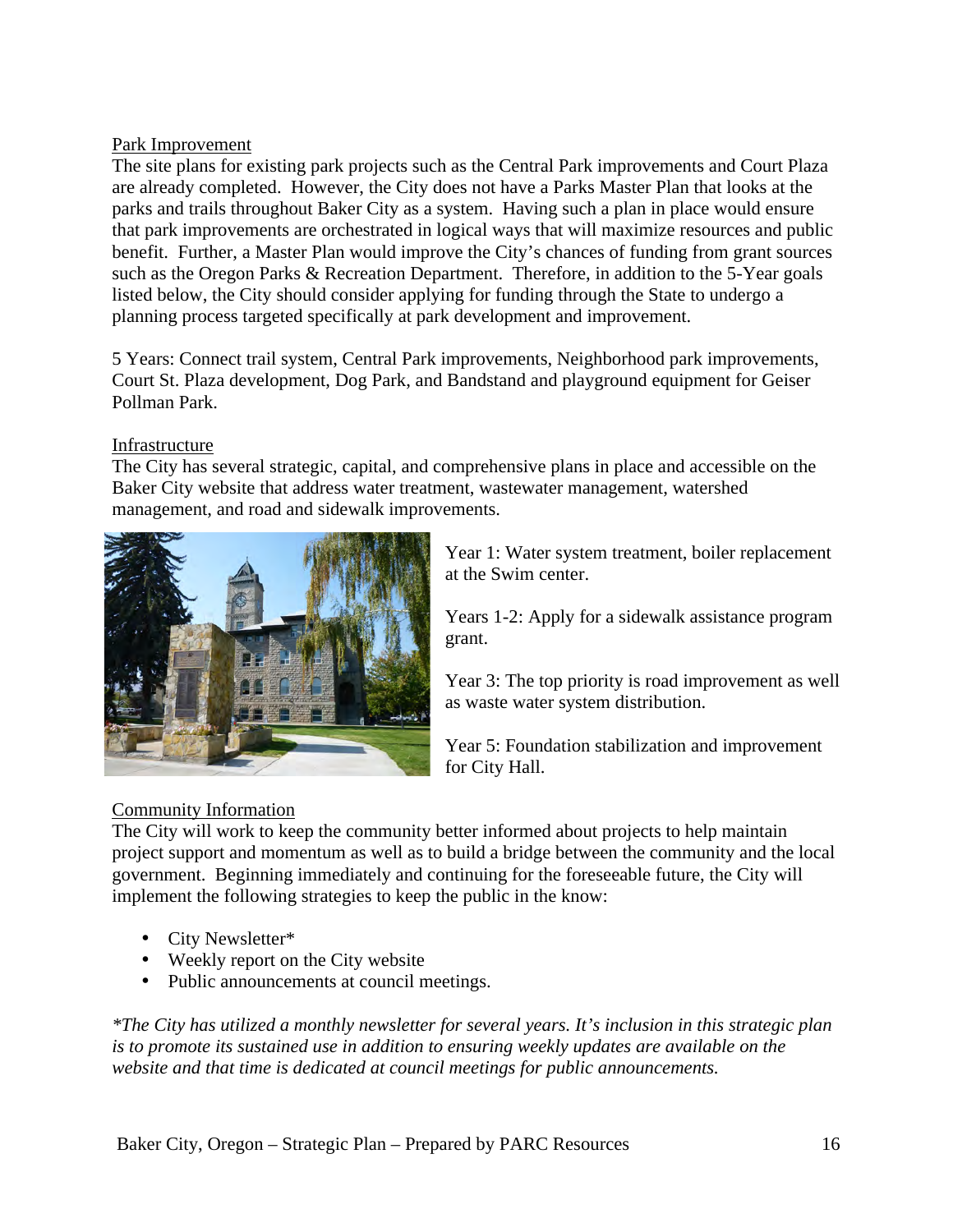# Staffing

The City recognizes that the current staff is already operating beyond the capacity available. To reduce the burden on City staff and to build in additional capacity for new responsibilities, the City recognizes the need to hire additional staff. Therefore, the City will hire additional employees to increase efficiency and responsiveness for current and future projects.

# **Partnerships**

The City of Baker City has forged many alliances over the years and these partnerships are critical to the community's ability to take full advantage of opportunities. The City will continue to work with regional governments and organizations to secure commitment of resources and assistance in all projects. The City will seek private foundation support for appropriate projects in a coordinated and comprehensive manner to garner Baker City the resources necessary to invest in the future.

The City Council will seek cooperation from State agencies and representatives of federal agencies to assist the City in securing long-term agreements to invest and support the various infrastructure developments necessary to support a livable community for local citizens.

The City will support the formation of a Baker City Business Association, which will serve as conduit between the private sector and the City Council to seek cooperative approaches to improving the community.

Finally, the City Council will remain open to new ideas and efforts to improve the community through any potential partnerships that might arise, provided that these efforts benefit the community broadly and offer a long-term improvement for the lives of citizens. The City Council will continue to seek citizen involvement in all aspects of our efforts to govern and encourage all people to participate in the open public processes of Baker City.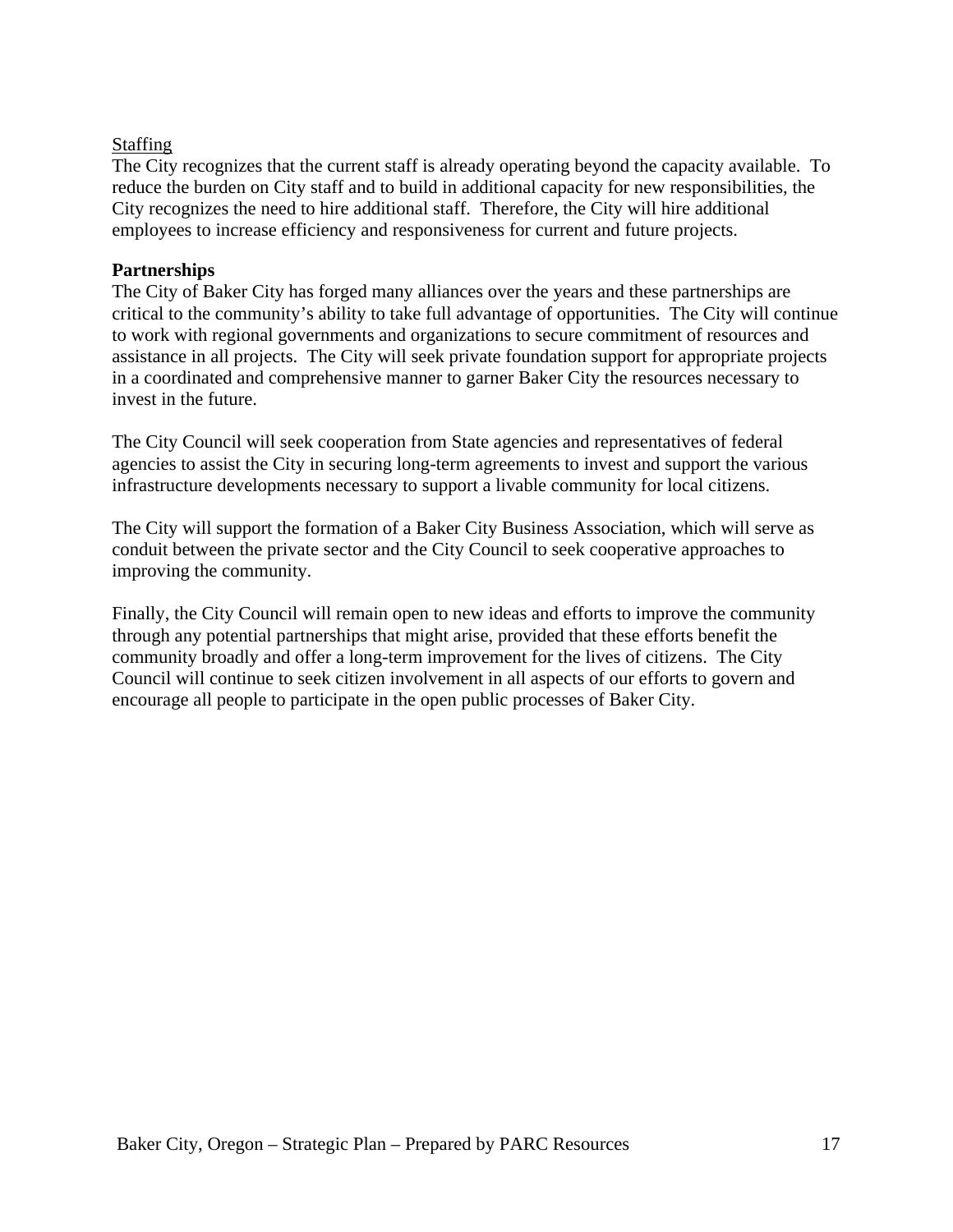# **Funding Opportunities**

This section focuses on the importance of varied fundraising to help the City pay for necessary projects that benefit the community. There are four main sources of funding: local fundraising, in-kind donations, grant funding, and loans. Each of these sources is discussed in more detail below:

# **Local Fundraising**

Local fundraising is categorized as any cash donations from the community including cash from fundraising campaigns, bond measures, and City funds. Local fundraising efforts will vary by project depending on the type of project and the amount needed. In general, there will likely not be a significant local fundraising campaign without the partnership of a nonprofit. For a fundraising effort to be successful locally having a nonprofit that will help do much of the legwork for events will stretch the dollars earned from such events significantly. Further, although cities are tax-exempt, many people are either unaware of the circumstances or uncomfortable with donating cash to projects they feel their tax dollars already pay for. To that end, having a nonprofit partnership will allow the nonprofit to sponsor projects and make potential donors more likely to contribute.

# **In-kind**

Regardless of the project and the community partners involved, the City can count on volunteers to help. This is especially true with park or beautification projects that will involve planning and legwork. Putting together citizen advisory committees and expanding the volunteer network will help provide volunteers more opportunities to help. For example, if the City is working on a project to get remove weeds and debris from the downtown area, promoting a public clean-up day where volunteers of any age can come help will provide civic-minded individuals the opportunity to help. Keep track of volunteer time and use time spent as an in-kind match for grant programs.

#### **Grant funders**

For such a broad scope of projects as detailed in Chapter 12, the City will approach a combination of Federal, State, and Private Foundation funds. The following section describes the sources most likely to fund projects and some specific programs within each source that are applicable to the City's goals and priorities.

#### Federal Sources

Economic Development Administration – the EDA has two main programs that the City is eligible for. Given the current economy, the EDA is primarily concerned with job creation at the moment, so all projects that will be competitive for funding will have to have significant planning and proof that the outcome of the project will yield a high number of permanent jobs. Specific programs Baker City should consider are:

• 2014 Economic Development Assistance Program – this is a highly competitive grant program, but one of the few that will assist with infrastructure such as water treatment

Baker City, Oregon – Strategic Plan – Prepared by PARC Resources 18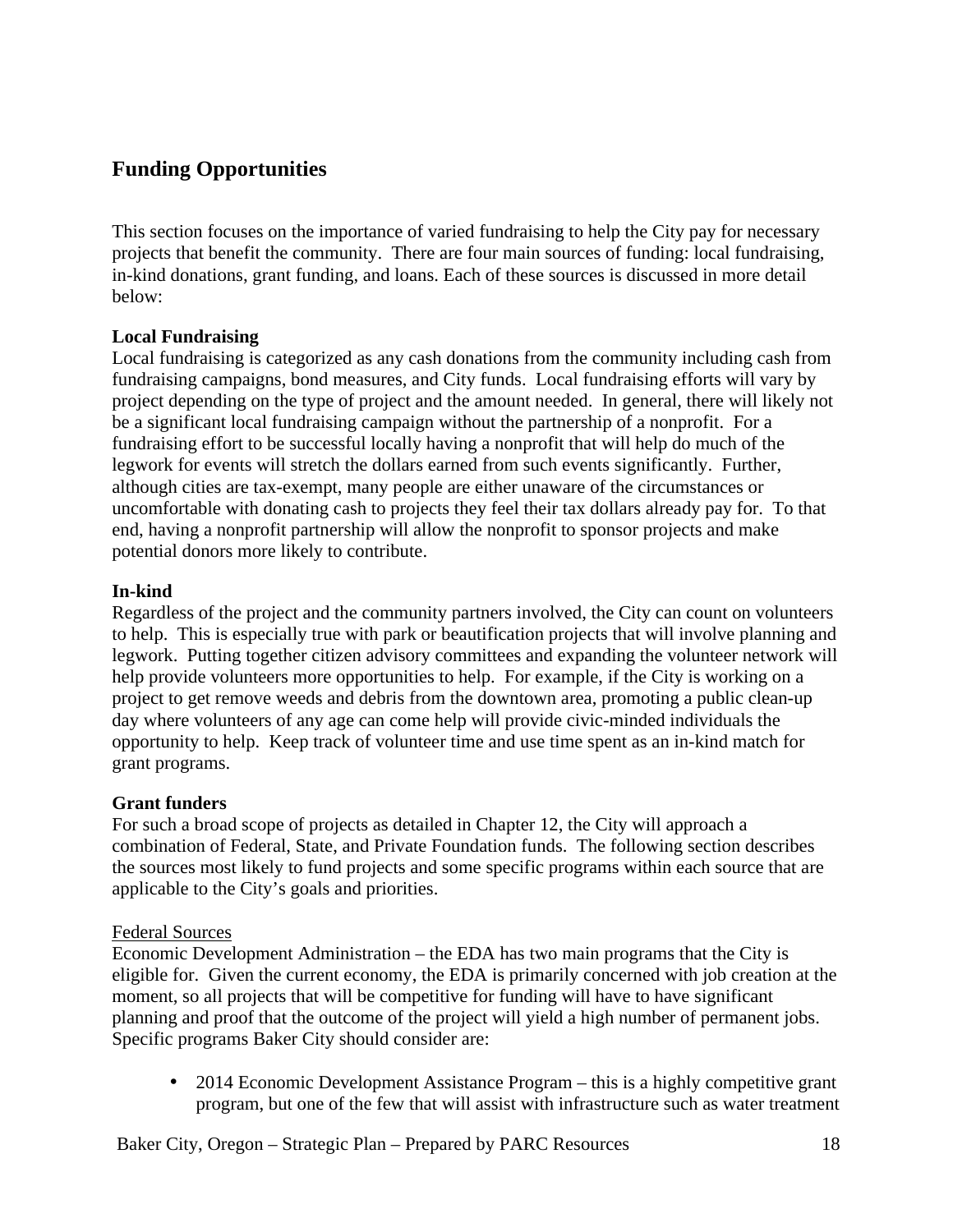and wastewater as well as business incentives such as developing business incubators. To be eligible, the City will need significant planning in place.

• 2014 Planning and Local Technical Assistance Program – this program is designed to support eligible applicants in developing the preliminary documents necessary to compete for Economic Development Assistance.

United Stated Department of Agriculture – the USDA's Rural Development programs are designed for small, rural communities like Baker City. There are several programs for community development, housing, and utilities – including infrastructure projects. Many USDA programs offer grants, loans, or a combination of each. Specific programs Baker City should consider are:

- Rural Business Enterprise Grant (RBEG) Grants typically range between \$10,000 and \$500,000 for: Acquisition or development of land, easements, or rights of way; construction, conversion, renovation, of buildings, plants, machinery, equipment, access streets and roads, parking areas, utilities; pollution control and abatement; capitalization of revolving loan funds including funds that will make loans for start ups and working capital; training and technical assistance; distance adult learning for job training and advancement; rural transportation improvement; and project planning. Any project funded under the RBEG program should benefit small and emerging private businesses in rural areas. Small and emerging private businesses are those that will employ 50 or fewer new employees and have less than \$1 million in projected gross revenues.
- Rural Business Opportunity Grant (RBOG) The maximum grant request under this program is \$100,000. Grant funds must be used for projects in rural areas and they can be used for:
	- Community economic development
	- Technology-based economic development
	- Feasibility studies and business plans
	- Leadership and entrepreneur training
	- Rural business incubators
	- Long-term business strategic planning

Both the EDA and the USDA have regional offices that the City should contact prior to submitting an application to check on availability of funding, recommended strategies, and due diligence documents necessary to have in place before applying to be highly competitive.

#### State Sources

Oregon Department of Transportation – ODOT has a few grant programs that could pay for, or offset the cost of, paving streets, putting in sidewalks, extending or improving non-motorized paths, and additional planning for any of these activities. To be competitive, the City should work with the local ODOT office to encourage support for local projects. Specific programs include:

• Statewide Transportation Improvement Program (STIP) – This program combines the Flexible Funds and Transportation Enhancement Funds programs and is a 4-year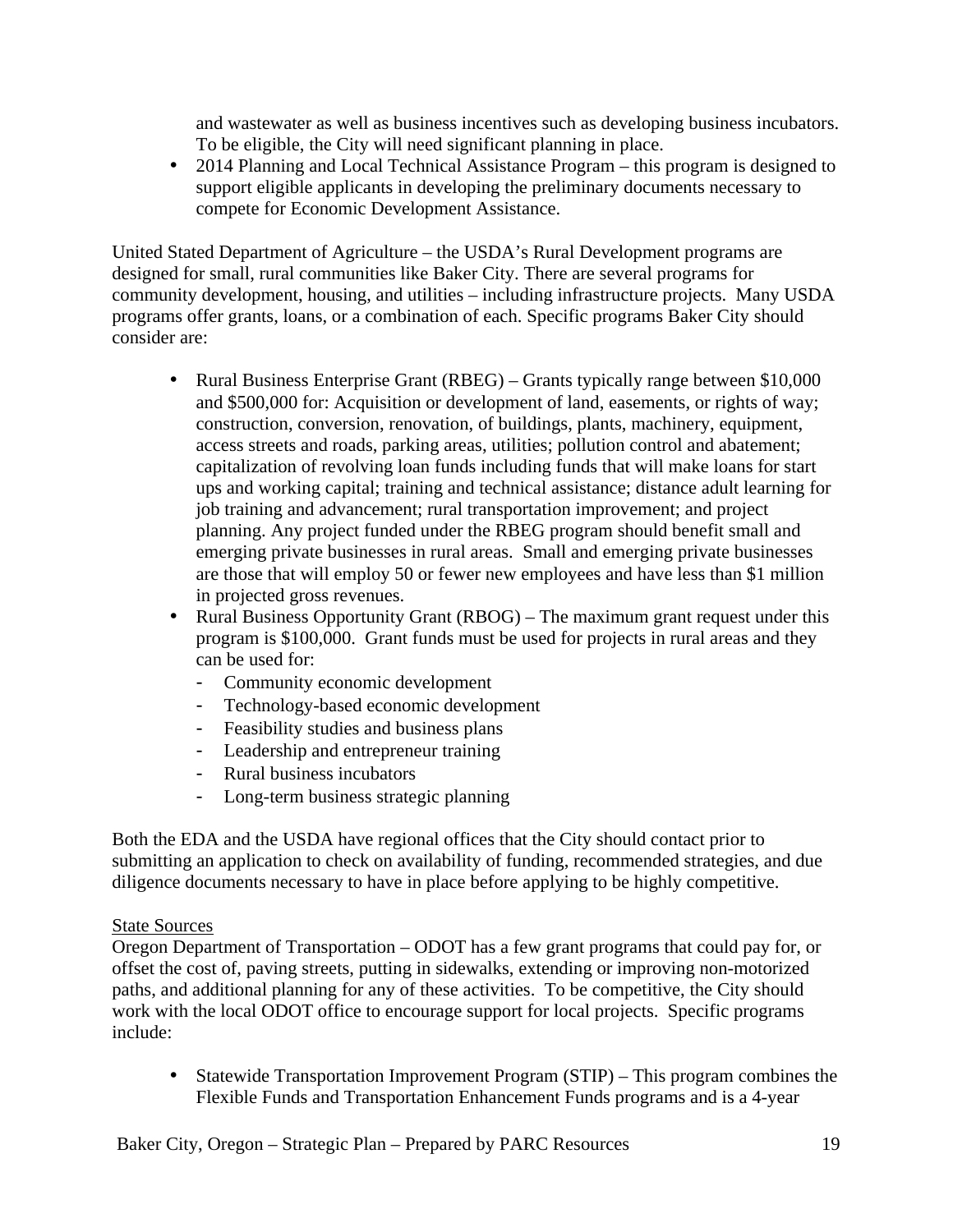statewide capital improvement program. Funds can be used to develop projects, add or improve facilities, modernize facilities, develop infrastructure such as in Safe Routes to Schools plans, and construct projects such as scenic byways.

• Transportation Growth Management (TGM) – This is a program for planning citywide transportation projects including streets, sidewalks, trails, parking, signage, visitor or traveler information booths, and rest stops among other topics.

Oregon Parks and Recreation Department – OPRD has a variety of programs for park improvements including paths or trails, buildings, equipment, site improvements, land acquisition, and planning funds. Specific programs include:

- Local Government Grant The local government grant is open to all units of local government and can be used for land acquisition, development, rehabilitation, and Planning. Although there is no set funding cap for large grants, there is a required match based on the size of the community to be served. For Baker City, the required match is 40% of the project budget and can be met through cash, in-kind or a combination of sources. Maximum awards for planning grants are up to \$40,000.
- Land and Water Conservation Grant This program will fund up to 50% of land acquisition and development projects and are typically due in the first part of the year.
- Recreational Trails Grant The RTP will fund building new trails including bridges and signage, restoring existing trails, developing and rehabilitating trailhead facilities, acquiring land and easements, and developing water trails. The project does require a 20% match that can come from a variety of sources such as cash, federal, state or local grant funding, in-kind, or staff time.

# Private Foundations

The following is a list of private foundations that will consider proposals from governmental entities.

# *Medium to Large Private Funders*

The following funders represent foundations whose grant requests will be targeted to generate awards in excess of \$100,000. These funders often choose to issue challenge grants, which are important in leveraging local funds as well as funds from other foundations. Further, most of the larger grantors prefer to fund in the final stages of a project.

**Ford Family Foundation** – May fund up to \$250,000 or 30% of a project, whichever is less. The only program area that the City would be competitive in is the "Public Convening Spaces program." The program encourages, "…civic participation and collaboration through the development of places that bring the community together, have substantial and broad multi uses, are open to the public, and serve multiple populations." This would be an appropriate funder primarily for park improvements. Applicants must submit an electronic initial application form. This application should be submitted at the end of a project, with at least 60% of the funds raised and closer to 70% if possible.

**Meyer Memorial Trust** – A grant range of \$50,000 - \$300,000 – The foundation has a program called the "Responsive Grant Program," which funds capital projects. The process begins with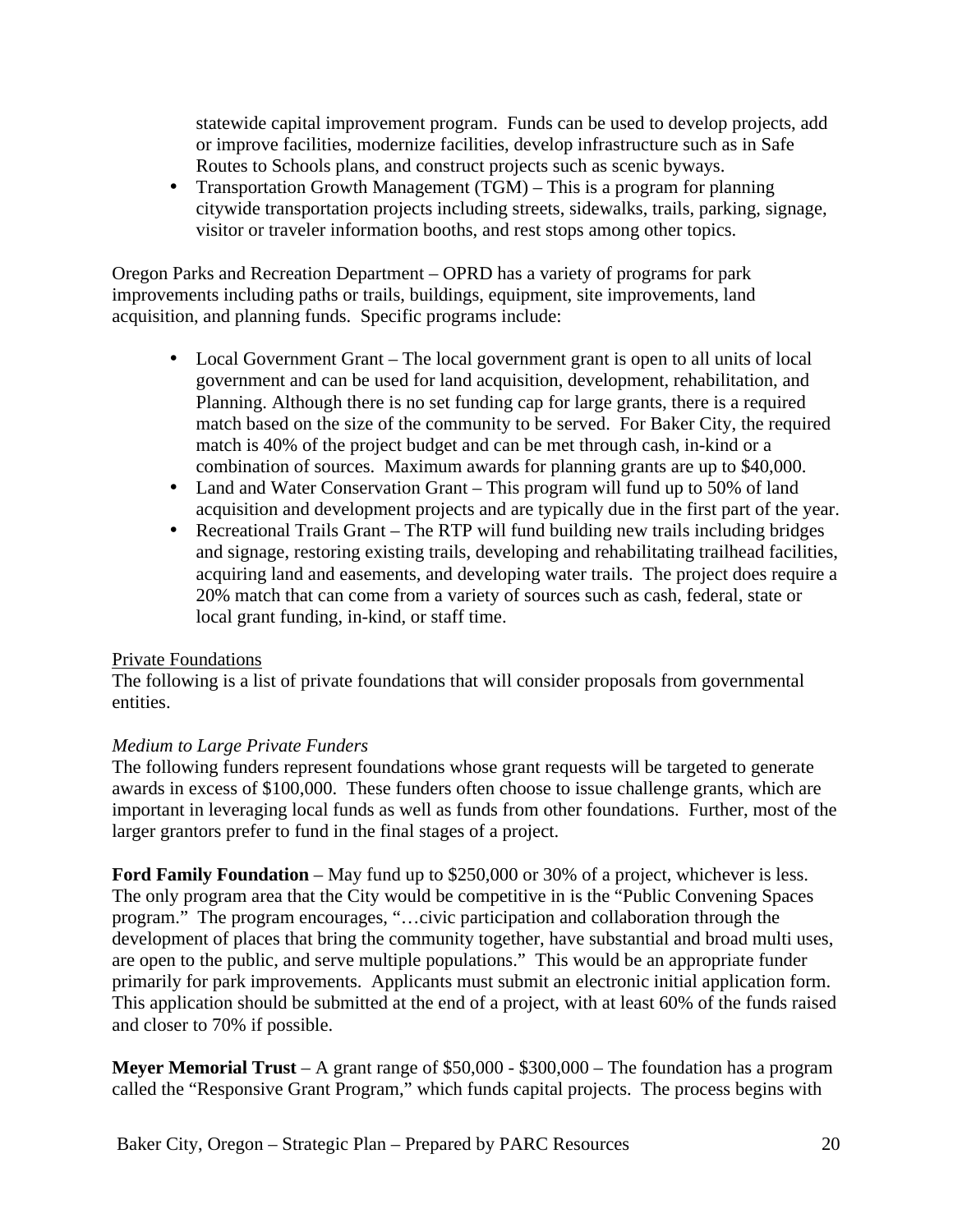an online "Initial Inquiry." For capital projects, the request amount from MMT should be the same or close to the request amount from Ford and the City should approach MMT after they are invited to submit a full proposal to the Ford Family Foundation.

**M. J. Murdock Charitable Trust** – A grant of \$50,000 - \$300,000 – The Trust requires a Letter of Inquiry as the first step and has one of the longest application periods among Pacific Northwest funders. The Trust has a large focus on health, education, and environmental projects; so projects involving trail improvements, building interpretive sites, and similar projects would be much more competitive than requesting play equipment or infrastructure projects.

# *Small to Medium Size Private Funders*

The following funders represent foundations whose grant requests will be targeted to generate awards that range from \$25,000 up to \$100,000.

**Ann and Bill Swindells Charitable Trust**– A grant range of \$10,000 - \$50,000 – This funder has a relatively simple application consisting of a two-page letter that is accepted throughout the year. There are four deadlines to meet if timing is an important consideration: January, April, July, and October 1 to be considered at the following month's meeting.

**Meyer Memorial Trust** – A grant range of \$10,000 - \$50,000 – The foundation has a program called the "Grassroots Grant Program," which funds, among other things, planning and organizational development projects. Unlike the Responsive Grant Program, the Grassroots grant are a single application, submitted electronically, and due three times per year: March 15, July 15, and October 15.

**Oregon Community Foundation** – A grant range of \$25,000 - \$35,000 – This funder recommends that a  $501(c)(3)$  nonprofit be the applicant, but will consider applications from governmental entities as well. This is one of the most consistent funders in Oregon. In addition, support from the Foundation often encourages larger funders, such as Ford and Meyer, to support the project as well. OCF often prefers to come in on the second half of a project, but sometimes considers a challenge grant. They have two funding cycles annually – February 1 and August 1. This funder is not likely to support planning or infrastructure grants, as they consider both to be government functions. However, OCF has a specific program for park projects and would also consider park, public art, equipment and other projects through their community grants program.

# *Small Private Funders*

The following funders represent foundations whose grant requests will be targeted to generate awards that range up to \$25,000. These smaller grants are important to the overall fundraising strategy because they enable the City to leverage additional funds both within the community, and with larger funders who typically prefer to fund during the later phases of a project.

- Leo Adler Foundation
- Brookshier Trust
- Rose Tucker Charitable Trust
- ESCO Foundation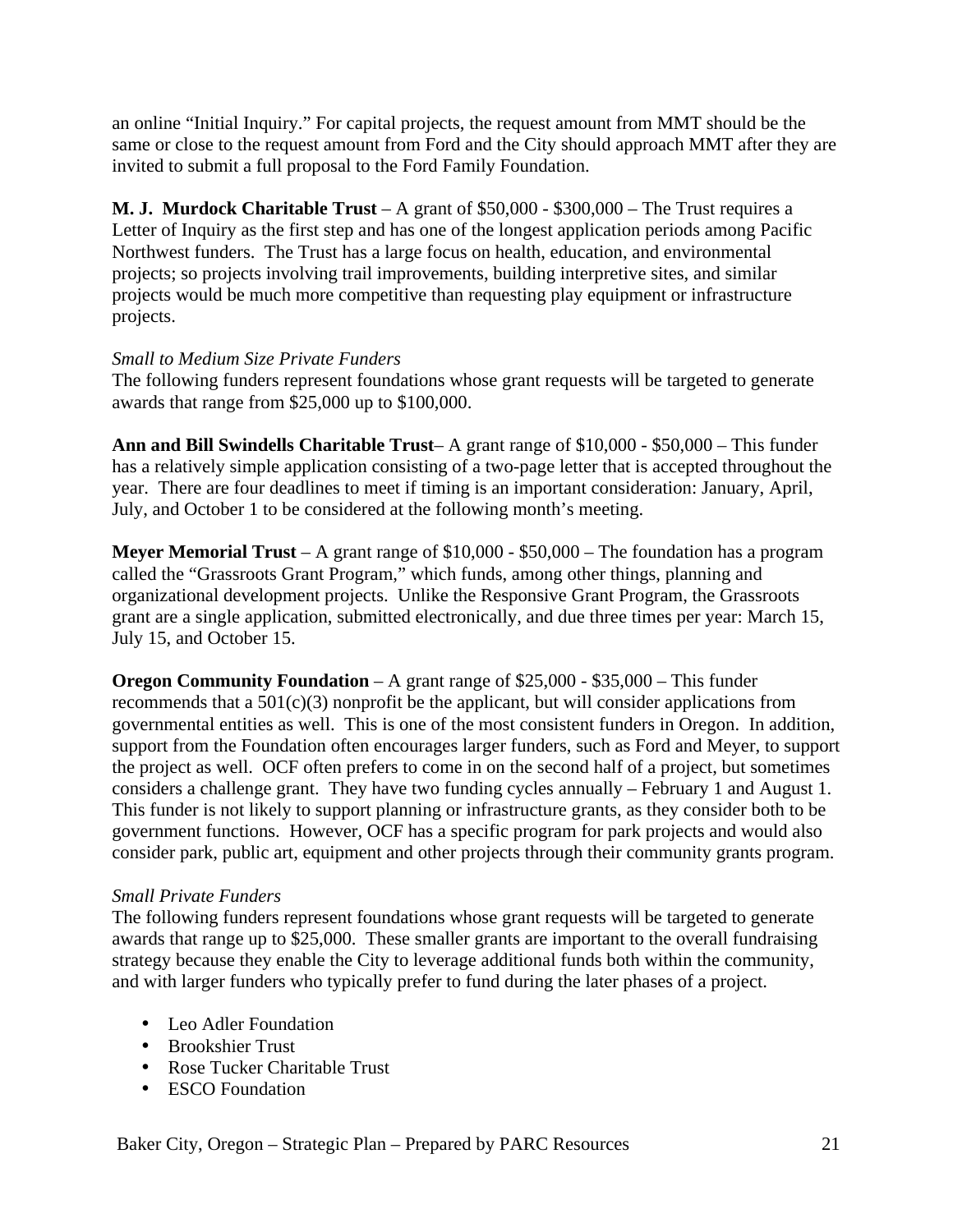- Irwin Foundation
- Trust Management
- Wessinger Foundation
- Pacific Power Foundation

 **\****Some foundations will not award grants directly for capital projects, but may participate in funding specific equipment and furnishing needs or project components that directly benefit community spaces, design fees, or community planning activities.*

# Local Corporations

The following stores, banks, and other similar organizations are either likely to make large contributions or have corporate giving foundations that might fund up to \$5,000. It is critical with many of these applications to get the support of the local manager. Local corporations differ from local businesses in that these generally have foundations or "community giving" programs at a regional or national level, whereas most local businesses do not.

- U.S. Bank
- Bank of America
- Old West Credit Union
- Community Bank
- Safeway
- Les Schwab
- Rite Aid
- Dairy Queen
- Albertsons

# **Loans**

Another option available to the City, although it is clearly a less preferable one, is to use debt financing, which could take the form of a direct loan, a guaranteed loan, or a bond measure. Further, the City can find great variability in payments and costs, depending on the source of a loan. For example, if the City pursues a community facility loan from the United States Department of Agriculture, it will find a 40-year loan period at approximately four to five percent. An approximate guide to the payments is \$460 per hundred thousand per month for a 4.5 percent loan. The projected incomes from completing the project or available City funds would have to cover this cost to make a compelling case for a loan.

The City has not made any plans to pursue a loan for the above-mentioned projects, nor is the City considering a loan as an option at this time. However, this option is presented because it represents the City's organizational planning and acknowledgement that unexpected turns can occur at any point. If this occurs, the City is ready with other options.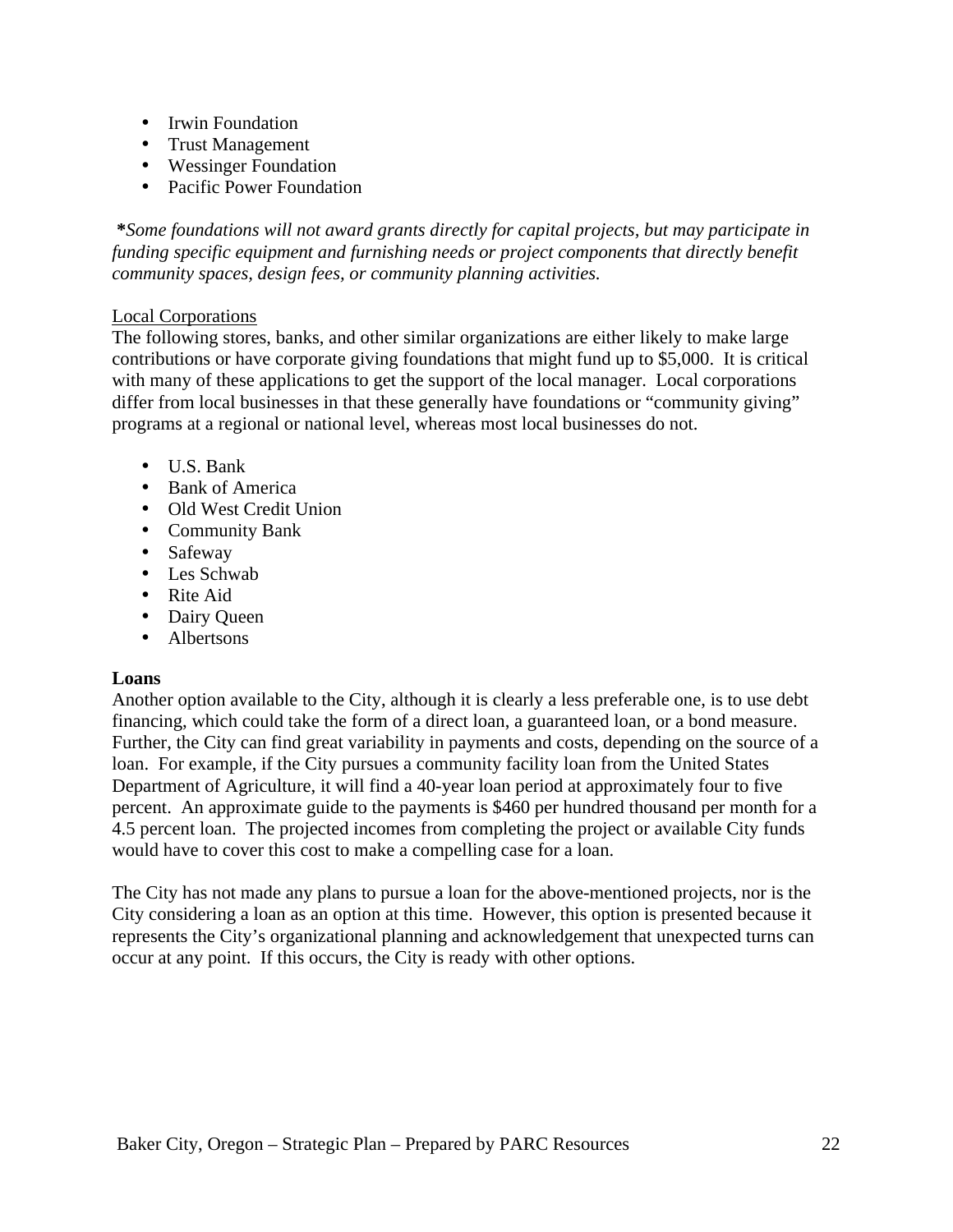# **Timeline**

The timeline herein breaks down the overarching goals of the City of Baker City, Oregon into manageable projects. The table provides target dates to achieve each of the goals set forth to keep the project moving and the overall goals achievable. The earlier steps are the most detailed as everything that follows will depend on the initial steps. Therefore the short range or three-year goals are broken down by month, whereas the mid-range and long-term goals are broken down into larger time-spans. The chart is arranged in chronological order and details the estimated time needed to complete each task and the desired outcome for each task. The City Council and City administration will manage this entire effort overall, with respective responsibilities falling to the appropriate individuals or group of individuals.

| <b>Task</b>                                                                                                                        | <b>Timeframe</b><br>(Months) | <b>Responsible Party</b>                                                                                                                                                               | Outcome                                                                                                                                                                                                |  |  |  |
|------------------------------------------------------------------------------------------------------------------------------------|------------------------------|----------------------------------------------------------------------------------------------------------------------------------------------------------------------------------------|--------------------------------------------------------------------------------------------------------------------------------------------------------------------------------------------------------|--|--|--|
| <b>Year One - 2014</b>                                                                                                             |                              |                                                                                                                                                                                        |                                                                                                                                                                                                        |  |  |  |
| Establish weekly<br>announcements for the City<br>website.                                                                         | Immediate                    | City Staff - City<br>Manager to assign<br>staff members                                                                                                                                | Improved dissemination<br>of information from the<br>City to the public.                                                                                                                               |  |  |  |
| Determine parameters of<br>new pro-business strategies,<br>(i.e. tax breaks, job<br>development, and<br>infrastructure assistance) | April – June                 | City Council with<br>recommendations<br>from City staff and<br>key community<br>members.                                                                                               | Prepared to initiate<br>strategies and make Baker<br>City more "business<br>friendly."                                                                                                                 |  |  |  |
| Seek funding for an<br>economic development plan.                                                                                  | April-<br>December           | City staff to seek<br>opportunities for City<br>Council to approve.<br>Airport Commission,<br>Budget Board, and<br>the Planning<br>Commission should<br>be involved in<br>discussions. | Grant funds in place to<br>undergo more detailed<br>planning related to<br>economic development,<br>workforce development,<br>marketing, and other<br>topics related to spurring<br>the local economy. |  |  |  |
| Seek funding for public art.                                                                                                       | $April -$<br>December        | City Council to<br>partner with local<br>non-profits and<br>community groups.                                                                                                          | Public art will make the<br>community more<br>attractive to visitors and<br>stimulate tourism.                                                                                                         |  |  |  |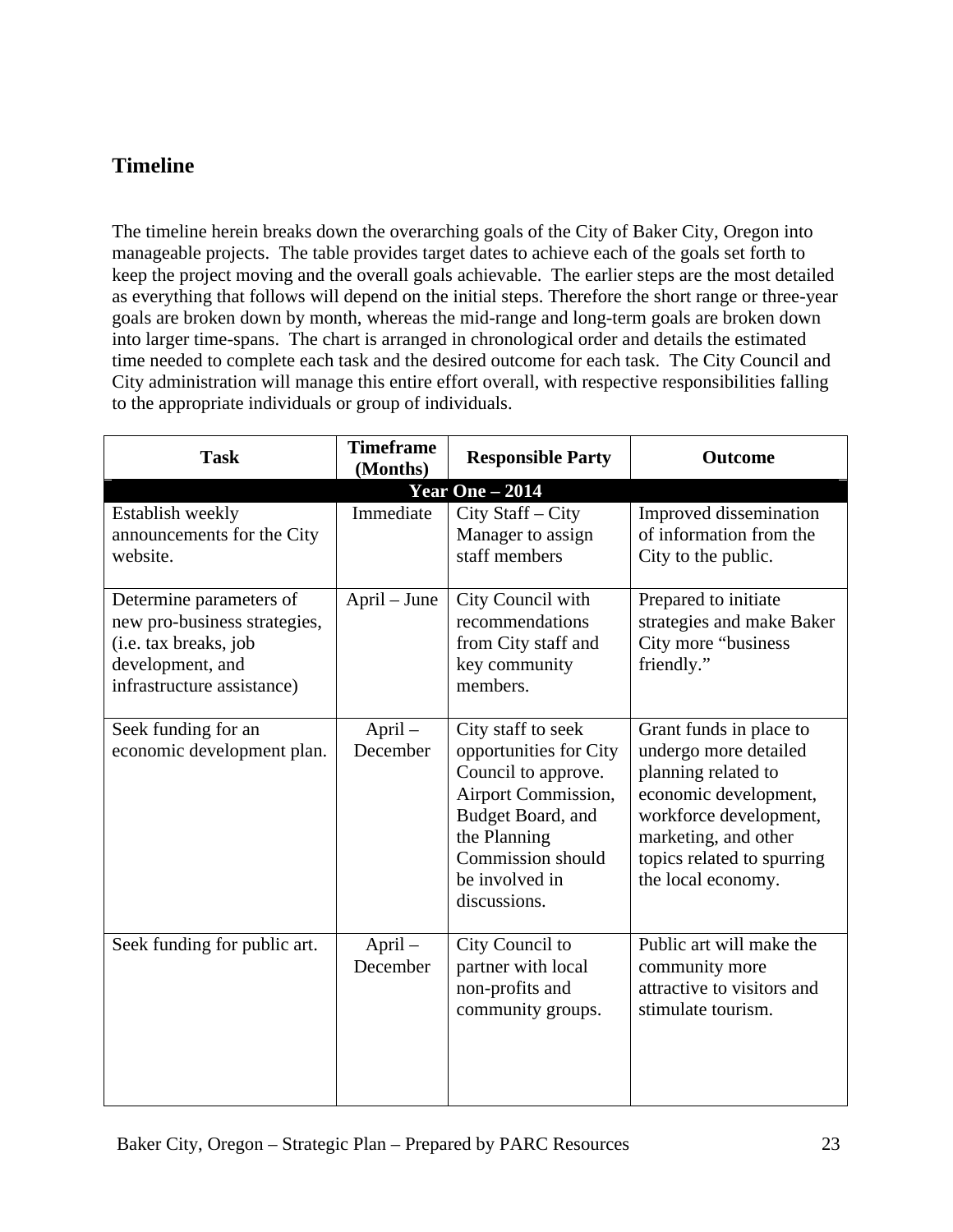| <b>Task</b>                                                              | <b>Timeframe</b><br>(Months)  | <b>Responsible Party</b>                                                                              | <b>Outcome</b>                                                                                                                                                                                                                                                     |
|--------------------------------------------------------------------------|-------------------------------|-------------------------------------------------------------------------------------------------------|--------------------------------------------------------------------------------------------------------------------------------------------------------------------------------------------------------------------------------------------------------------------|
| Water treatment system<br>upgrades.                                      | $April -$<br>December         | City staff and City<br>Council with input<br>from the Public<br><b>Works Advisory</b><br>Committee.   | This project is already<br>underway and will be<br>completed for the safety<br>of the general public.                                                                                                                                                              |
| Encourage local business<br>community to form a<br>business association. | $June -$<br>October           | <b>City Council</b>                                                                                   | The business association<br>will help the businesses<br>pool resources to support<br>them with advertising as<br>well as be a single,<br>representative<br>organization for the City<br>to work with on building a<br>relationship with the<br>business community. |
| Develop a business<br>incubator.                                         | $June -$<br>December          | City staff and City<br>Council                                                                        | Identified method of<br>promoting Baker City as a<br>business friendly<br>community.                                                                                                                                                                               |
| Examine the need for<br>additional staff.                                | $July -$<br>August            | City staff and City<br>Council to work with<br>the Budget Board                                       | The City staff needs<br>additional support to take<br>on both current and new<br>projects.                                                                                                                                                                         |
| Promote fall clean-up day<br>via the monthly newsletter.                 | September-<br>October         | City staff                                                                                            | Promote opportunities for<br>cleaning up public and<br>private spaces to maintain<br>Baker City's beauty and<br>appeal to visitors.                                                                                                                                |
| Boiler replacement project<br>at the Swim Center.                        | $September -$<br>April (2015) | City staff in<br>partnership with the<br><b>Public Works</b><br><b>Advisory Committee</b><br>and YMCA | The City will organize<br>funding for the much-<br>needed boiler replacement<br>at the swim center. The<br>City is already aware of<br>and working on this<br>project.                                                                                             |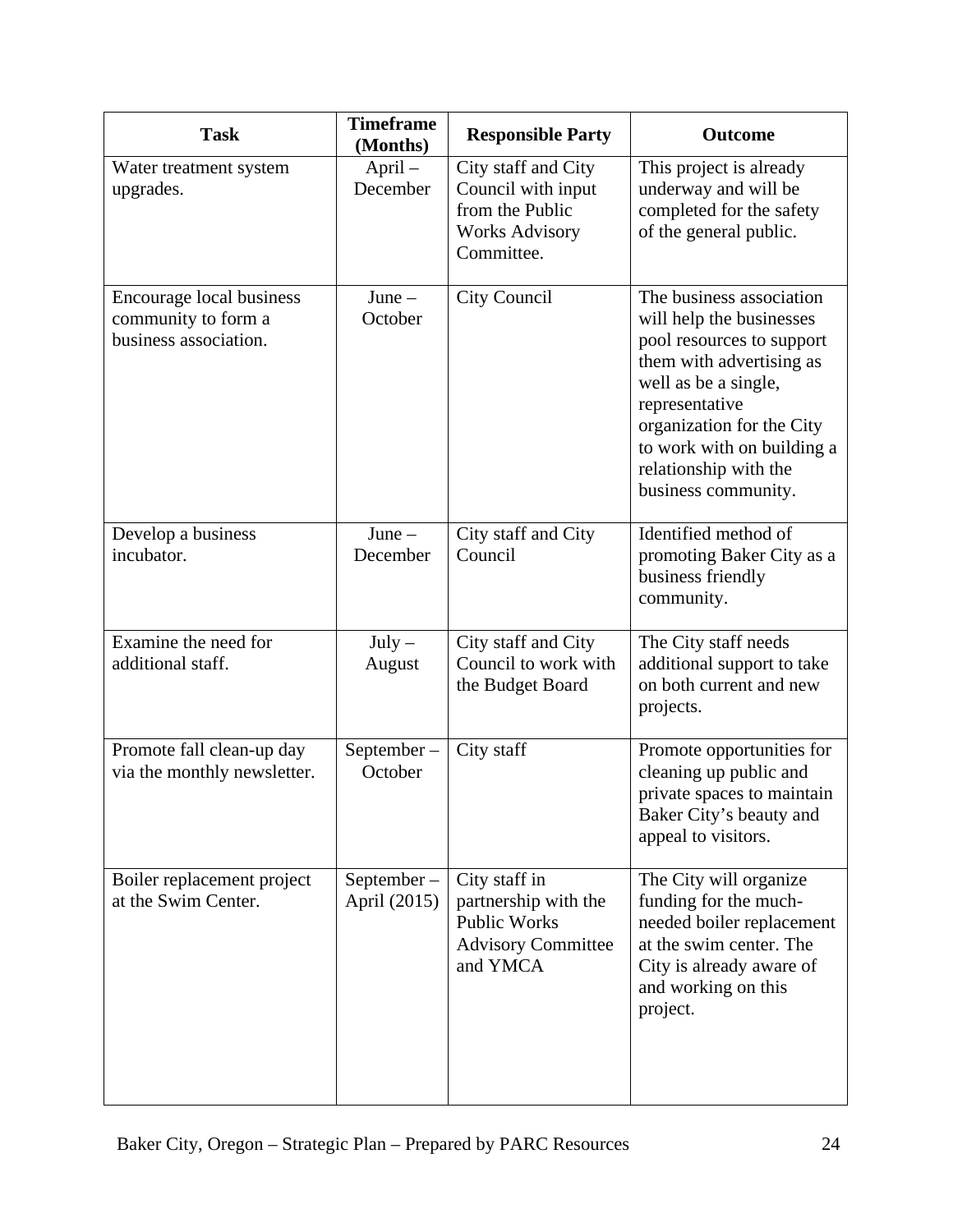| <b>Task</b>                                                                                                                                                      | <b>Timeframe</b><br>(Months) | <b>Responsible Party</b>                                                                                                | <b>Outcome</b>                                                                                                                                                                                                                                                      |  |  |  |
|------------------------------------------------------------------------------------------------------------------------------------------------------------------|------------------------------|-------------------------------------------------------------------------------------------------------------------------|---------------------------------------------------------------------------------------------------------------------------------------------------------------------------------------------------------------------------------------------------------------------|--|--|--|
| Year Two $-2015$                                                                                                                                                 |                              |                                                                                                                         |                                                                                                                                                                                                                                                                     |  |  |  |
| Restructure fees, permits,<br>and general working<br>relationship with business<br>community.                                                                    | January $-$<br>June          | City Council,<br><b>Business Association</b><br>& any other logical<br>partners.                                        | The City will work with<br>the business association to<br>address concerns within<br>the business community<br>and show support to help<br>stimulate economic<br>growth.                                                                                            |  |  |  |
| Recommendation: Apply for<br>sidewalk assistance grant<br>through ODOT, contingent<br>on match funds becoming<br>available or sought through<br>private sources. | January -<br>June            | City staff and City<br>Council with input<br>from the Public<br><b>Works Advisory</b><br>Committee and<br>Budget Board. | Repair, replace, and<br>construct new sidewalks<br>for increased mobility and<br>accessibility citywide.                                                                                                                                                            |  |  |  |
| Find funding for waste<br>water system improvements.                                                                                                             | January -<br>December        | City staff and City<br>Council with input<br>from the Public<br><b>Works Advisory</b><br>Committee and<br>Budget Board. | Like the water treatment<br>system, the waste water<br>system is in need of<br>improvements and<br>upgrades. The City will<br>need to determine funding<br>sources to undertake this<br>project in year 3.                                                          |  |  |  |
| Awards for improved<br>properties.                                                                                                                               | $March-$<br>May              | City Council                                                                                                            | The City will recognize a<br>minimum of one<br>individual and one<br>business that has<br>significantly improved<br>their properties over the<br>previous year. This will<br>publicly acknowledge<br>their hard work and thank<br>them for the example they<br>set. |  |  |  |
| Examine the need for<br>additional staff.                                                                                                                        | $July -$<br>August           | City staff and City<br>Council to work with<br>the Budget Board                                                         | The City staff needs<br>additional support to take<br>on both current and new<br>projects.                                                                                                                                                                          |  |  |  |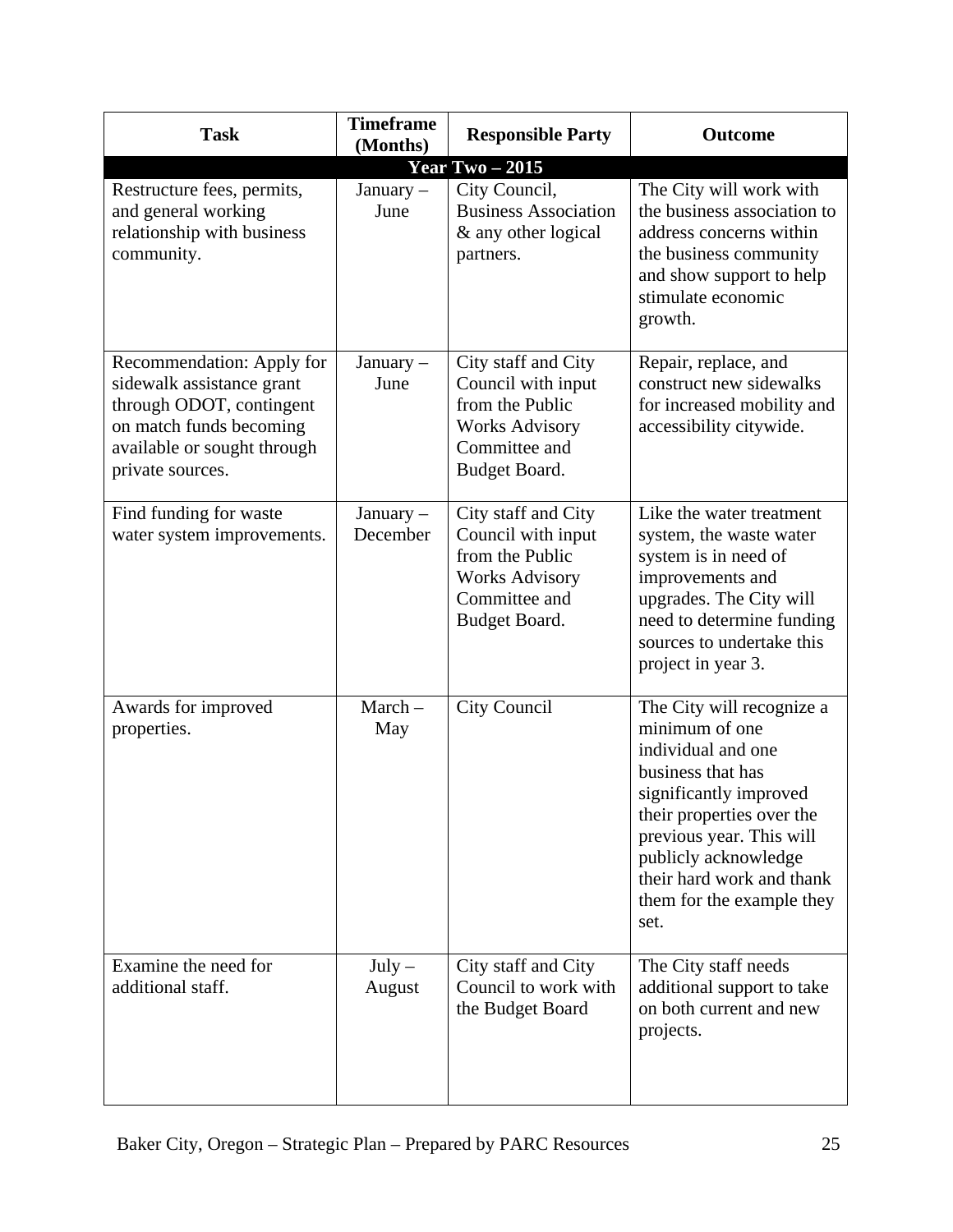| <b>Task</b>                                                   | <b>Timeframe</b><br>(Months) | <b>Responsible Party</b>                                                                                                | <b>Outcome</b>                                                                                                                                                                                                                                                                                                        |
|---------------------------------------------------------------|------------------------------|-------------------------------------------------------------------------------------------------------------------------|-----------------------------------------------------------------------------------------------------------------------------------------------------------------------------------------------------------------------------------------------------------------------------------------------------------------------|
| Initiate conversation with<br><b>US Forest Service</b>        | $July -$<br>December         | City Council                                                                                                            | The City has a strong<br>history of successful<br>partnerships with the<br>USFS and must initiate a<br>conversation to set a new<br>agreement for important<br>upcoming projects.                                                                                                                                     |
|                                                               |                              | Year Three $-2016$                                                                                                      |                                                                                                                                                                                                                                                                                                                       |
| <b>US Forest Service</b><br>Agreement                         | January-<br>March            | City Council                                                                                                            | Signed agreement to work<br>on the watershed and<br>develop an allotment-<br>grazing plan. Specific<br>parameters to be set<br>through agreement, but<br>pre-identified needs<br>include fencing, fuel<br>reduction, short term/long<br>term goals, cooperative<br>agreements regarding law<br>enforcement and roads. |
| Find or develop a non-profit<br>to take over the golf course. | January $-$<br>June          | City Council with the<br>Golf Board.                                                                                    | The City plans to turn<br>operation of the golf<br>course over to a non-<br>profit. As such the City<br>should identify and come<br>to an agreement with the<br>non-profit prior to the end<br>of the fiscal year.                                                                                                    |
| Complete wastewater<br>improvements.                          | January $-$<br>December      | City staff and City<br>Council with input<br>from the Public<br><b>Works Advisory</b><br>Committee.                     | Improved infrastructure to<br>protect the community<br>from future problems and<br>to attract businesses to<br>Baker City.                                                                                                                                                                                            |
| Find funding for street<br>improvements.                      | January $-$<br>December      | City staff and City<br>Council with input<br>from the Public<br><b>Works Advisory</b><br>Committee and<br>Budget Board. | Other infrastructure in<br>need of improvements and<br>upgrades are the streets in<br>Baker City. The City will<br>need to determine funding<br>sources to undertake this<br>project in year 4.                                                                                                                       |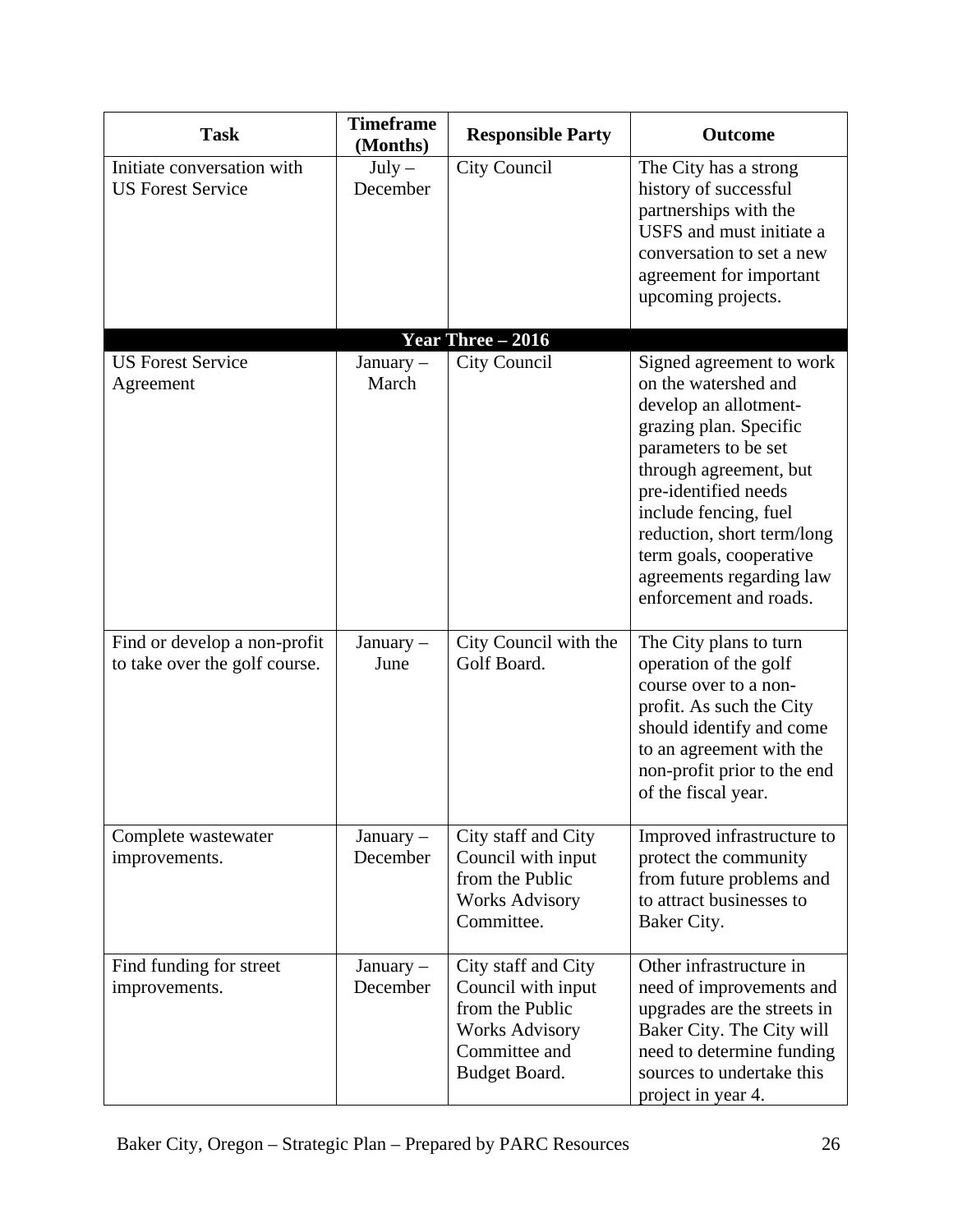| <b>Task</b>                                | <b>Timeframe</b><br>(Months) | <b>Responsible Party</b>                                                                                                                                                                                    | <b>Outcome</b>                                                                                                                                                                                                                                                                                                                                                     |  |  |  |
|--------------------------------------------|------------------------------|-------------------------------------------------------------------------------------------------------------------------------------------------------------------------------------------------------------|--------------------------------------------------------------------------------------------------------------------------------------------------------------------------------------------------------------------------------------------------------------------------------------------------------------------------------------------------------------------|--|--|--|
| <b>Year Four – 2017</b>                    |                              |                                                                                                                                                                                                             |                                                                                                                                                                                                                                                                                                                                                                    |  |  |  |
| Complete street<br>improvements.           | Year 4                       | City staff and City<br>Council with input<br>from the Public<br><b>Works Advisory</b><br>Committee and<br>Budget Board.                                                                                     | Improved infrastructure to<br>protect the community<br>from future problems and<br>to attract businesses to<br>Baker City.                                                                                                                                                                                                                                         |  |  |  |
| Training.                                  | Year 4                       | City Council to hire<br>outside consultant to<br>provide training to<br>the City staff and<br>Council.                                                                                                      | The primary topics of the<br>training will involve<br>sensitivity and inter-<br>jurisdictional cooperation.                                                                                                                                                                                                                                                        |  |  |  |
|                                            |                              | Year Five $-2018$                                                                                                                                                                                           |                                                                                                                                                                                                                                                                                                                                                                    |  |  |  |
| Park improvement projects.                 | Year 5                       | City staff, City<br>Council, and Parks &<br>Recreation<br>Commission with<br>input from the Public<br><b>Works Advisory</b><br>Committee, Planning<br><b>Commission Tree</b><br>Board, and Budget<br>Board. | Park improvement<br>projects will continue<br>throughout this plan.<br>Planning for<br>improvements should<br>begin in 2014 as discussed<br>on page 16. Improvements<br>to the trail system, Central<br>park, Neighborhood parks,<br>Court St. Plaza,<br>development of a Dog<br>park, and adding a<br>bandstand and play<br>equipment for Geiser<br>Pollman Park. |  |  |  |
| Foundation stabilization for<br>City Hall. | Year 5                       | City staff and City<br>Council with input<br>from the Budget<br>Committee and<br>Planning<br>Commission.                                                                                                    | Preserve the City Hall<br>building for future use.                                                                                                                                                                                                                                                                                                                 |  |  |  |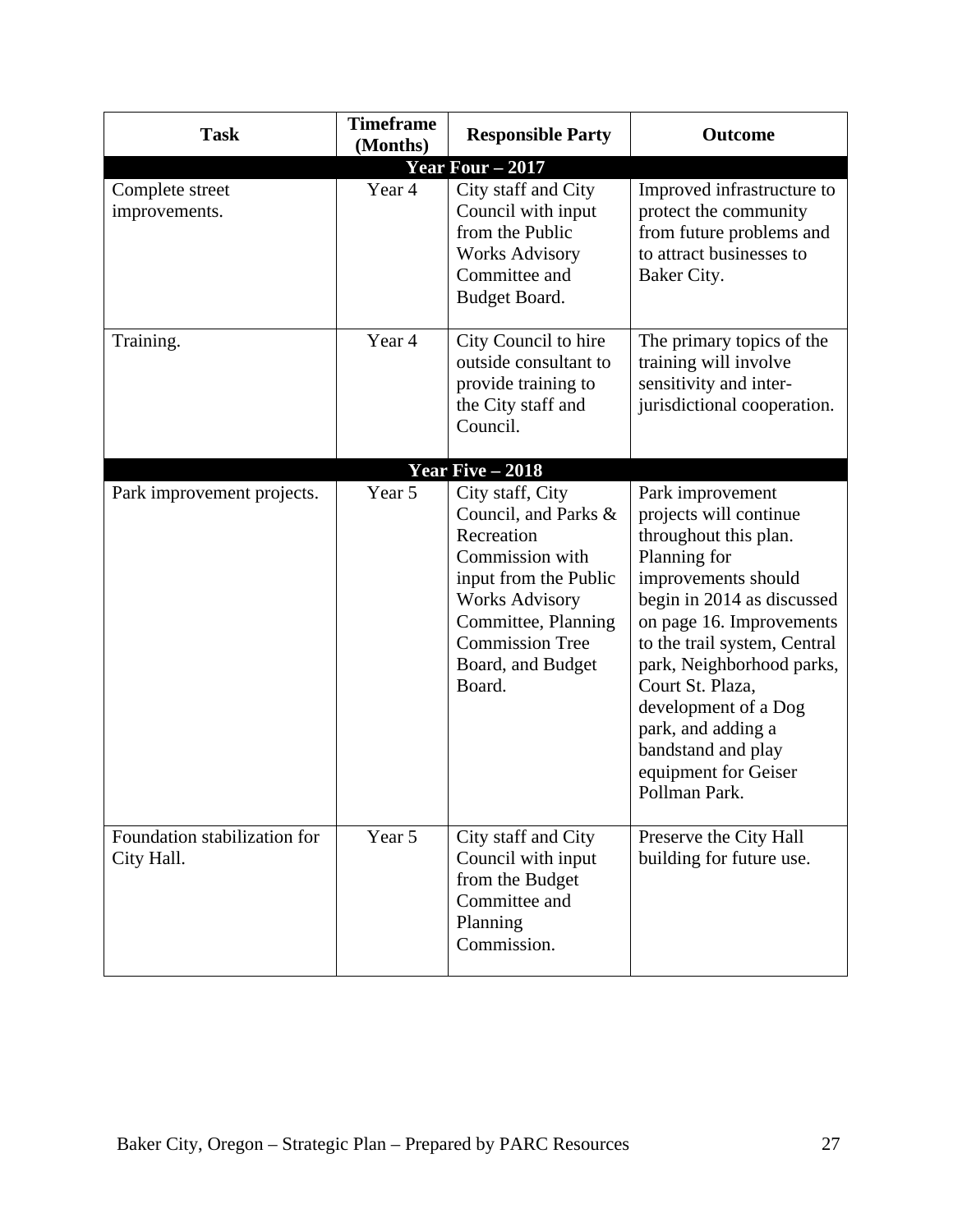# **Recommendations and Next Steps**



A Strategic Plan is a roadmap for the future, but as with all things in life, there are roadblocks and obstacles that may present themselves as the City of Baker City moves forward. This plan will guide the City in identifying and resolving the challenges and meeting opportunities. The City Council, staff, and community members have participated in this planning process to develop a strategy that identifies priorities and sets forth strategies to meet goals over the next five years.

The top priorities for the next 12 months will be to add a total of 3 FTE staff to support City functions, focus on economic development through tax breaks and incentives for businesses and encouraging the formation of a business association to help facilitate conversations between the City and the business community. The City is currently working on water system treatment and recognizes the need to replace the boiler at the Swim Center.

The City can also improve communication with the community by providing opportunities to publicize information. Specifically, the City can publish a monthly newsletter to be sent with the water bill, post a weekly report on the City website, and dedicate time for public announcements at each Council Meeting. These are common modes of transmitting information to the public and by making three conscious efforts to inform the community about public events, concerns, and achievements, the City Council will make a concerted effort to bring the community into pivotal conversations.

Other projects that the City must undertake to support the overarching goals include economic forecasting and sustainability, training, improving public safety equipment, and updating technology such as electronic voting and computer software, among other projects outlined in Chapter 5. Lastly, the City will need to engage in further planning for specific capital projects, revision of financial policies, economic development plan, and facility updates (such as the water facilities).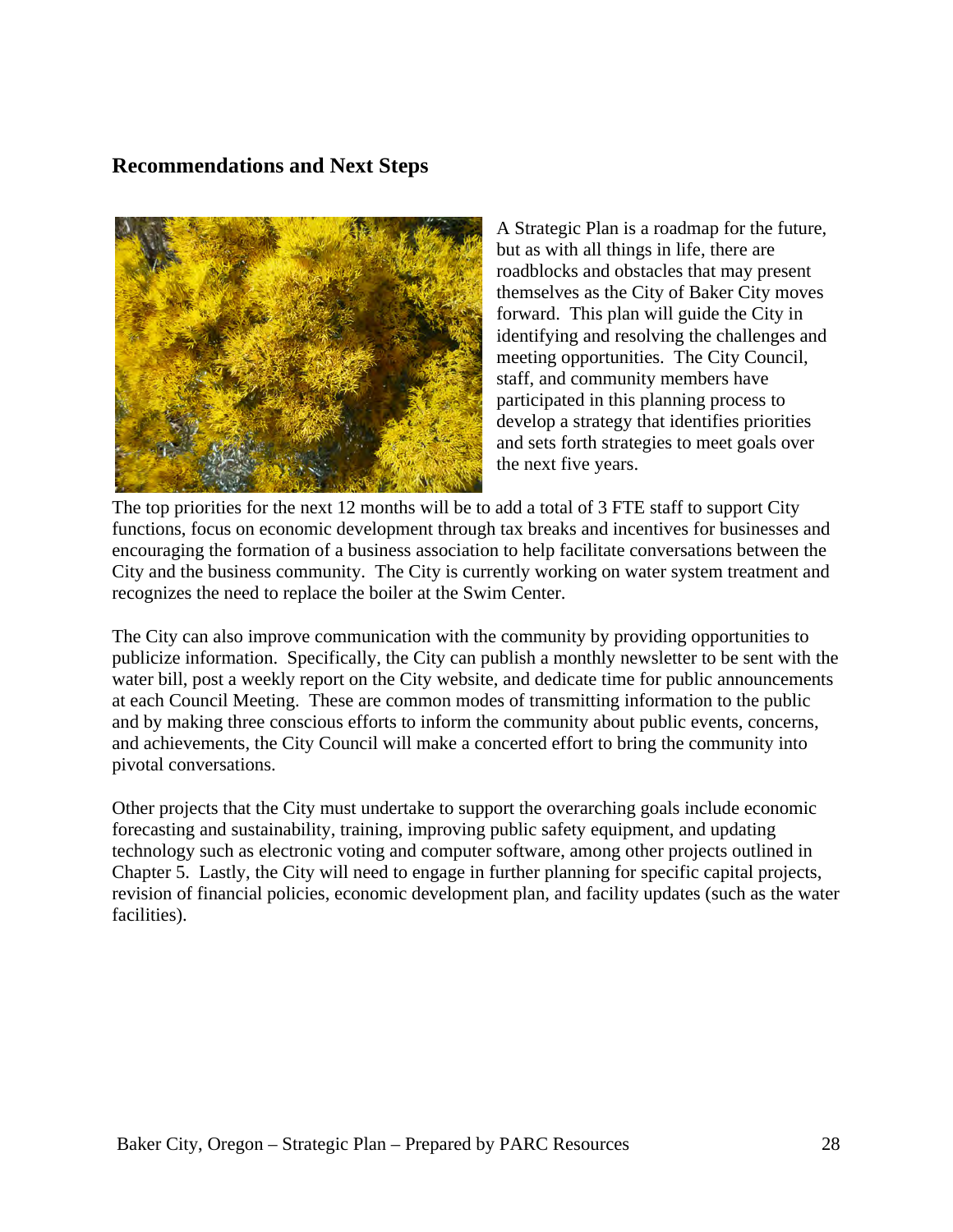#### **Source Document**

2000 U.S. Census, Baker County, Oregon, DP-1 "Profile of General Demographic

Characteristics: 2000", http://censtats.census.gov/pub/Profiles.shtml

2010 U.S. Census, Baker City, Oregon, DP-1, "Profile of General Population and Housing Characteristics: 2010", http://factfinder2.census.gov/faces/nav/jsf/pages/index.xhtml

-----, DP-2, "SELECTED SOCIAL CHARACTERISTICS IN THE UNITED STATES: 2006-2010 American Community Survey 5-Year Estimates"

-----, DP-3, "SELECTED ECONOMIC CHARACTERISTICS: 2006-2010 American Community Survey 5-Year Estimates"

2010 U.S. Census, Baker County, Oregon, DP-1, "Profile of General Population and Housing Characteristics: 2010", http://factfinder2.census.gov/faces/nav/jsf/pages/index.xhtml

-----, DP-2, "SELECTED SOCIAL CHARACTERISTICS IN THE UNITED STATES: 2006-2010 American Community Survey 5-Year Estimates"

-----, DP-3, "SELECTED ECONOMIC CHARACTERISTICS: 2006-2010 American Community Survey 5-Year Estimates"

2010 U.S. Census, Oregon, DP-1, "Profile of General Population and Housing Characteristics: 2010", http://factfinder2.census.gov/faces/nav/jsf/pages/index.xhtml

-----, DP-2, "SELECTED SOCIAL CHARACTERISTICS IN THE UNITED STATES: 2006-2010 American Community Survey 5-Year Estimates"

-----, DP-3, "SELECTED ECONOMIC CHARACTERISTICS: 2006-2010 American Community Survey 5-Year Estimates"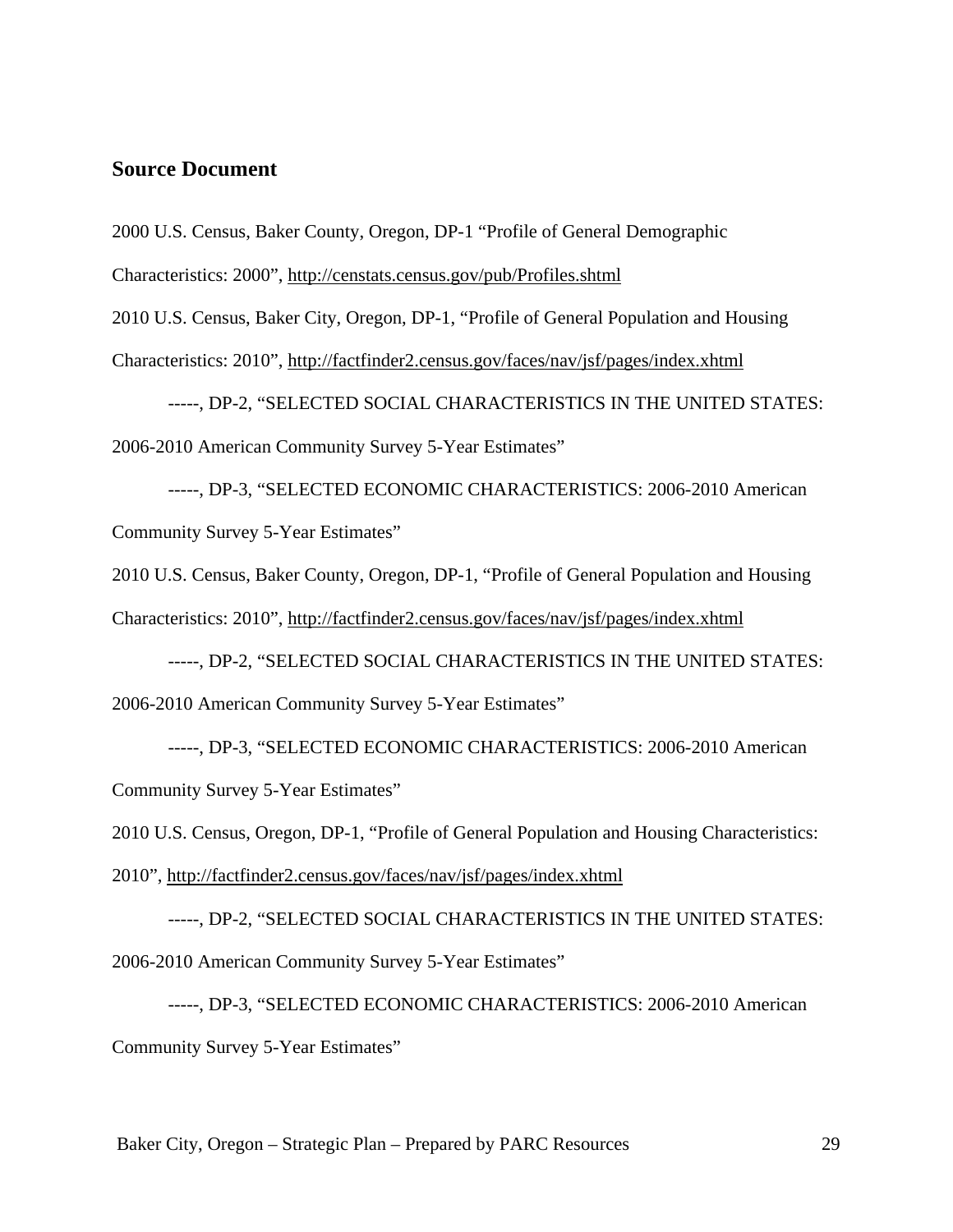Oregon Employment Department "Employment and Wages by Industry,"

# http://www.qualityinfo.org/olmisj/Regions?area=000013&page=2

Population Research Center, Portland State University, "Certified Population Estimates for

Oregon and its Counties and Cities," December 2013. http://www.pdx.edu/prc/population-

# estimates-0

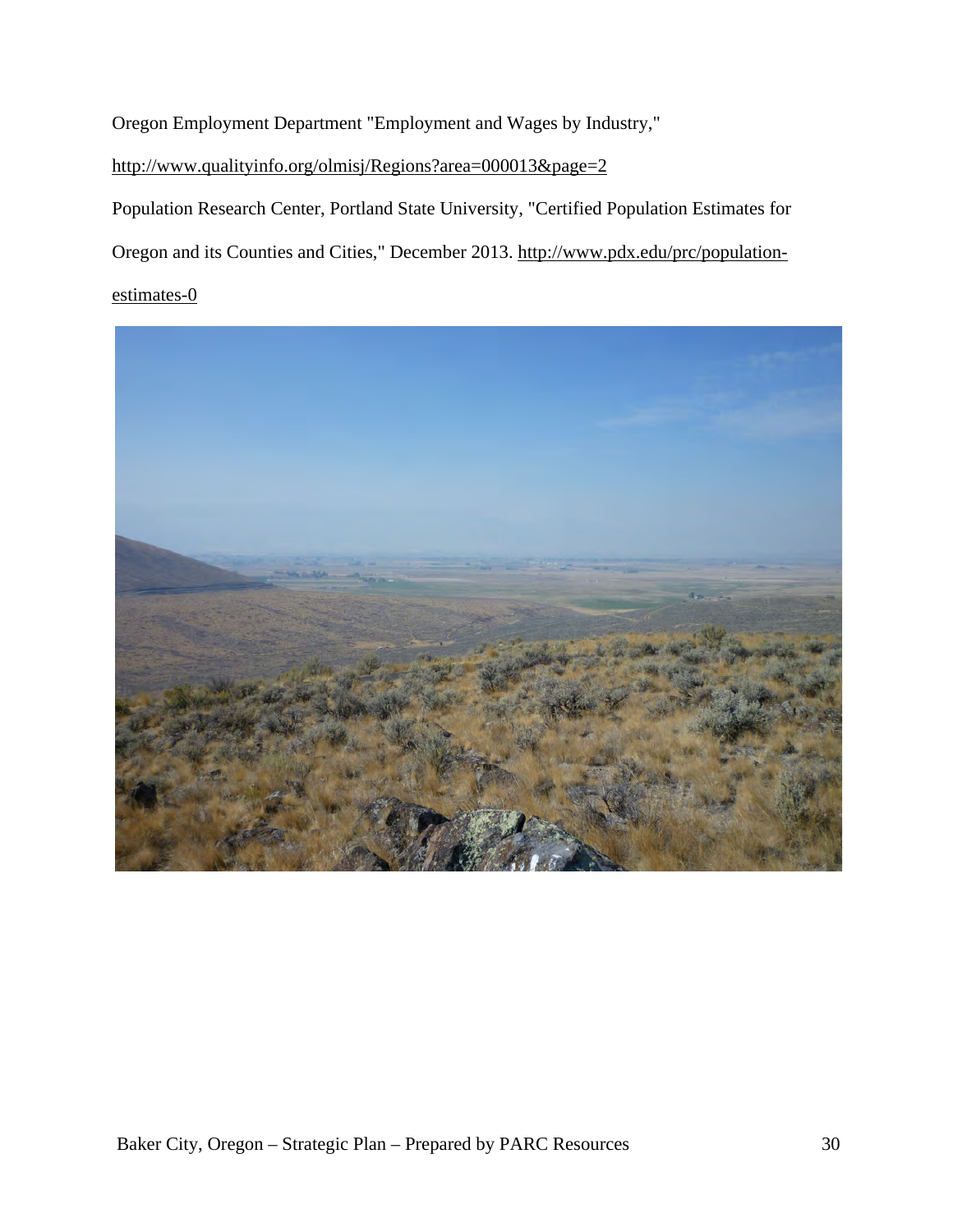# **Appendix A: Community Survey**

*The City of Baker City is beginning an update of our 5-year strategic plan for the community. As we consider future steps we should take to improve our town, it is critical that our citizens let us know what they would like to see happen in the next five years. As a practical matter, it is likely that we will have to prioritize the top objective to focus on the 5 or 6 things we can get done. This is one of your chances to influence the future of our community, please take this chance to tell us what you think.*

**Demographics**

1. Please select your gender from the following cateories below:

|    |                                                             |                          | Prefer not to                |                                                                                        |                      |
|----|-------------------------------------------------------------|--------------------------|------------------------------|----------------------------------------------------------------------------------------|----------------------|
|    | Male                                                        |                          | Female_______ identify______ |                                                                                        |                      |
| 2. | Please select your age from the following categories below: |                          |                              |                                                                                        |                      |
|    | 20 and                                                      |                          |                              |                                                                                        |                      |
|    |                                                             |                          |                              | 21-30 31-40 41-50                                                                      | 51-60                |
|    |                                                             |                          | 80 and                       |                                                                                        |                      |
|    |                                                             |                          |                              |                                                                                        |                      |
| 3. |                                                             |                          |                              | Please select your race/ethnicity from the following categories. Check all that apply. |                      |
|    |                                                             | African                  |                              |                                                                                        |                      |
|    | White _______                                               | American <b>American</b> |                              | American Indian/Alaskan Native                                                         |                      |
|    |                                                             | Native Hawaiian/Pacific  |                              |                                                                                        |                      |
|    | Asian                                                       | Islander______           |                              |                                                                                        | Hispanic/Latino_____ |
|    | Prefer not to identify                                      |                          |                              |                                                                                        |                      |
| 4. | I have lived in Baker City for _______ years.               |                          |                              |                                                                                        |                      |
|    | <b>Community Goals</b>                                      |                          |                              |                                                                                        |                      |

- 5. What is your number one priority for improvement to our community?
- 6. In what three areas do you believe the City should focus most of its efforts? Parks/Outdoor space The Subsetted Public services (ex: transportation) \_\_\_\_Infrastructure (ex: streets, sewer, etc.) **Example 2** and the control of the public safety (ex: police/fire depts.) \_\_\_\_Promoting existing local businesses \_\_\_\_Attracting new busineeses Promoting tourism and the control of the College of Chease identify) \_\_\_\_\_\_\_\_\_\_\_\_\_\_\_\_\_\_\_\_\_\_\_\_\_\_\_\_\_\_\_\_\_\_\_
- 7. Are there community efforts that you feel the City should be more actively involved in and what are those efforts?